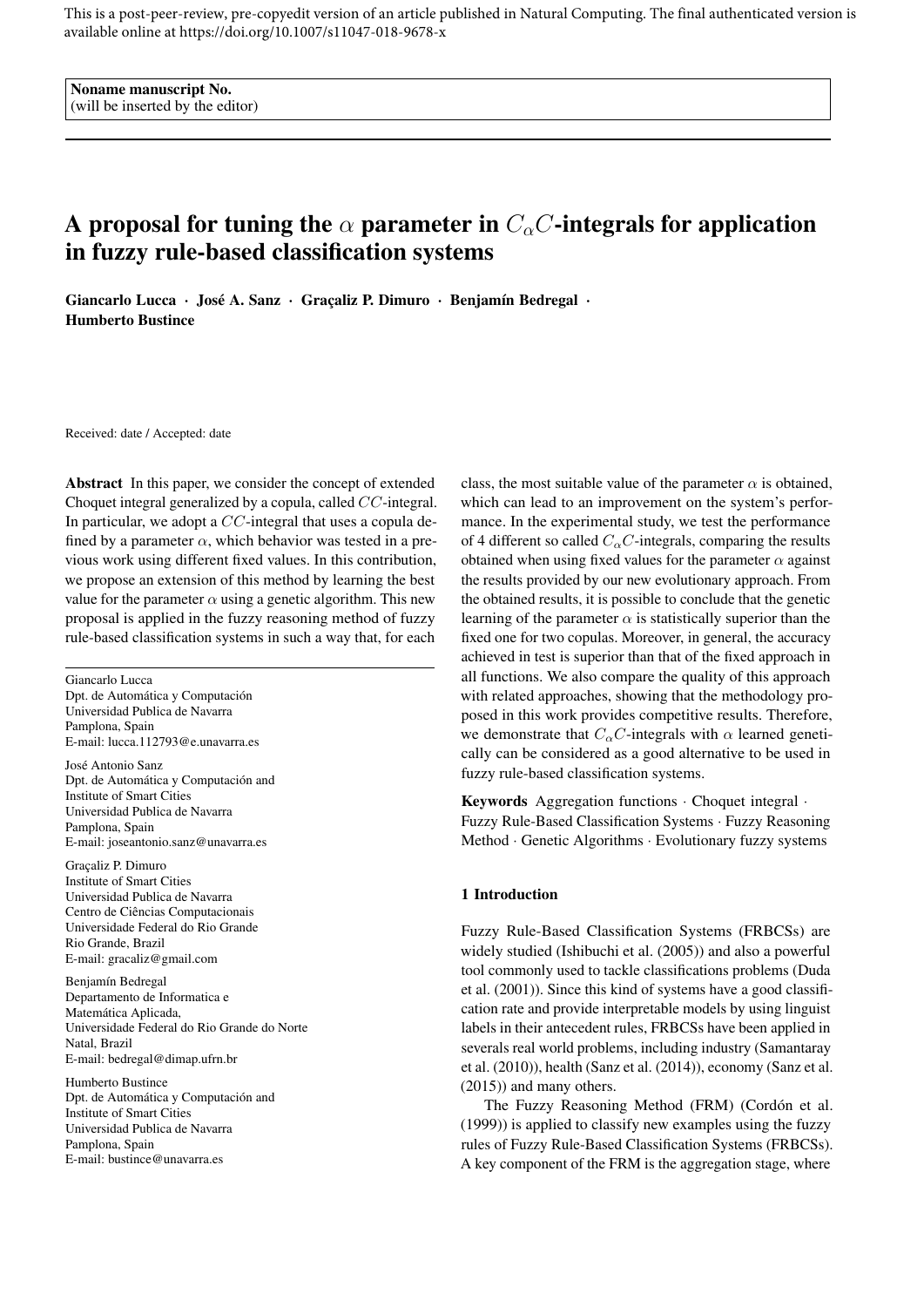different aggregation functions have been considered in the specialized literature. In Lucca et al. (2016c), an aggregation function generalizing the expanded form of the Choquet integral was proposed. Specifically, the product between the value to be aggregated and the difference of fuzzy measures is distributed and it is generalized by a copula. Copulas link (two-dimensional) probability distribution functions to their one-dimensional margins, playing an important role in the theory of probabilistic metric spaces and statistics (Alsina et al. (2006)). As a consequence of this generalization, the authors introduced a family of Choquet-based non-associative aggregation functions named CC-Integrals.

In Lucca et al. (2015), CC-integrals were applied in the FRM of FRBCSs, in order to improve the quality of the system. In that work, a copula that is directly related to a parameter  $\alpha$  was proposed. The authors tested in this function 5 different fixed values for this parameter, showing that the copula using the value 0.1 for the parameter  $\alpha$  presented a good classification rate.

In the work presented at BRACIS 2016, Lucca et al. (2016a), instead of considering fixed values for the parameter  $\alpha$ , presented a method to learn the most suitable value for this parameter in each class, using an evolutionary algorithm.

In this present paper, we extend the work in Lucca et al. (2016a), by conducting a deeper study on the use of copulas considering the parameter  $\alpha$ , defining the family of  $C_{\alpha}C$ integrals. Specifically, we study the performance of the family of copulas related to parameters  $\alpha$  defined in Alsina et al. (2006). Furthermore, we also consider the application of the genetic approach to learn the most suitable value of the parameter  $\alpha$ . Regarding the work presented in Lucca et al. (2016a), we broaden the study as follows:

- We use four different functions that consider the parameter  $\alpha$  in the family  $C_{\alpha}C$ -integrals.
- Since  $C_0C$ -integrals are related to a fuzzy measure (Murofushi et al. (1994)), we adopt a method for building fuzzy measures based un fuzzy sets derived form FR-BCS, which was introduced recently by Paternain et al. (2016).
- We analyse the results obtained with the values learned by the evolutionary method for the parameters  $\alpha$  among the considered  $C_{\alpha}C$ -integrals, also performing a comparative study including other methods found in the literature.

In order to demonstrate the quality of the approach, 30 datasets, that are available in the KEEL  $<sup>1</sup>$  database repos-</sup> itory (Alcalá-Fdez et al. (2009)), are selected. The FARC-HD (Alcalá-Fdez et al. (2011)) is applied to accomplish the fuzzy rule learning process. Finally, our conclusions are supported by the statistical Wilcoxon signed-rank test (Wilcoxon (1945)).

The paper is organized as follows. Section 2 presents some preliminary concepts that are necessary to develop the paper, also explaining the process to build fuzzy measures based on fuzzy sets, which we adopt in this work. The definition of the  $C_{\alpha}C$ -integral is presented in Section 3. In Section 4 the proposed FRM is presented, including the methodology to construct the fuzzy measure and the approach to genetically learn the value for the parameter  $\alpha$ . We describe the experimental framework, introduce the results achieved in testing by the application of the generalized Choquet integral in FRBCSs besides the quality analysis of the best function in Section 5. The main conclusions are drawn in Section 6.

#### 2 Preliminaries

This section aims at introducing the background necessary to understand the paper.

**Definition 1** (Zadeh (1965)) A fuzzy set  $F$  defined on a finite and non-empty referential set (or universe)  $U$  is given by:

$$
F = \{(u, \mu_F(u)) \mid u \in U\}
$$

where  $\mu_F : U \to [0,1]$  is the membership function.

The family of fuzzy sets on U is denoted by  $FS(U)$ .

Let  $F_1, F_2 \in FS(U)$ . Then  $B \subseteq C$  if and only if, for all  $u \in U$ , it holds that  $\mu_{F_1}(u) \leq \mu_{F_2}(u)$ .

#### 2.1 Aggregation and Pre-aggregation Functions

One important class of fuzzy operators are the *aggregation operators* (Beliakov et al. (2007); Mayor and Trillas (1986)).

**Definition 2** A function  $A : [0, 1]^n \rightarrow [0, 1]$  is said to be an n-ary aggregation operator if the following conditions hold:

- (A1) A is increasing <sup>2</sup> in each argument: for each  $i \in$  $\{1, \ldots, n\}$ , if  $x_i \leq y$ , then
- $A(x_1, \ldots, x_n) \leq A(x_1, \ldots, x_{i-1}, y, x_{i+1}, \ldots, x_n);$ (A2) A satisfies the Boundary conditions:  $A(0, \ldots, 0) = 0$ and  $A(1, \ldots, 1) = 1$ .

Let  $\mathbf{r} = (r_1, \dots, r_n)$  be a real *n*-dimensional vector,  $\mathbf{r} \neq$ **0.** A function  $F : [0, 1]^n \rightarrow [0, 1]$  is directionally increasing (Bustince et al. (2015)) with respect to r (r-increasing, for short) if for all  $(x_1, \ldots, x_n) \in [0, 1]^n$  and  $c > 0$  such that  $(x_1 + cr_1, ..., x_n + cr_n) \in [0, 1]^n$  it holds that

$$
F(x_1 + cr_1, \dots, x_n + cr_n) \ge F(x_1, \dots, x_n).
$$
 (1)

Similarly, one defines an r-decreasing function.

<sup>1</sup> http://www.keel.es

<sup>&</sup>lt;sup>2</sup> In this paper, a increasing (decreasing) function does not need to be strictly increasing (decreasing).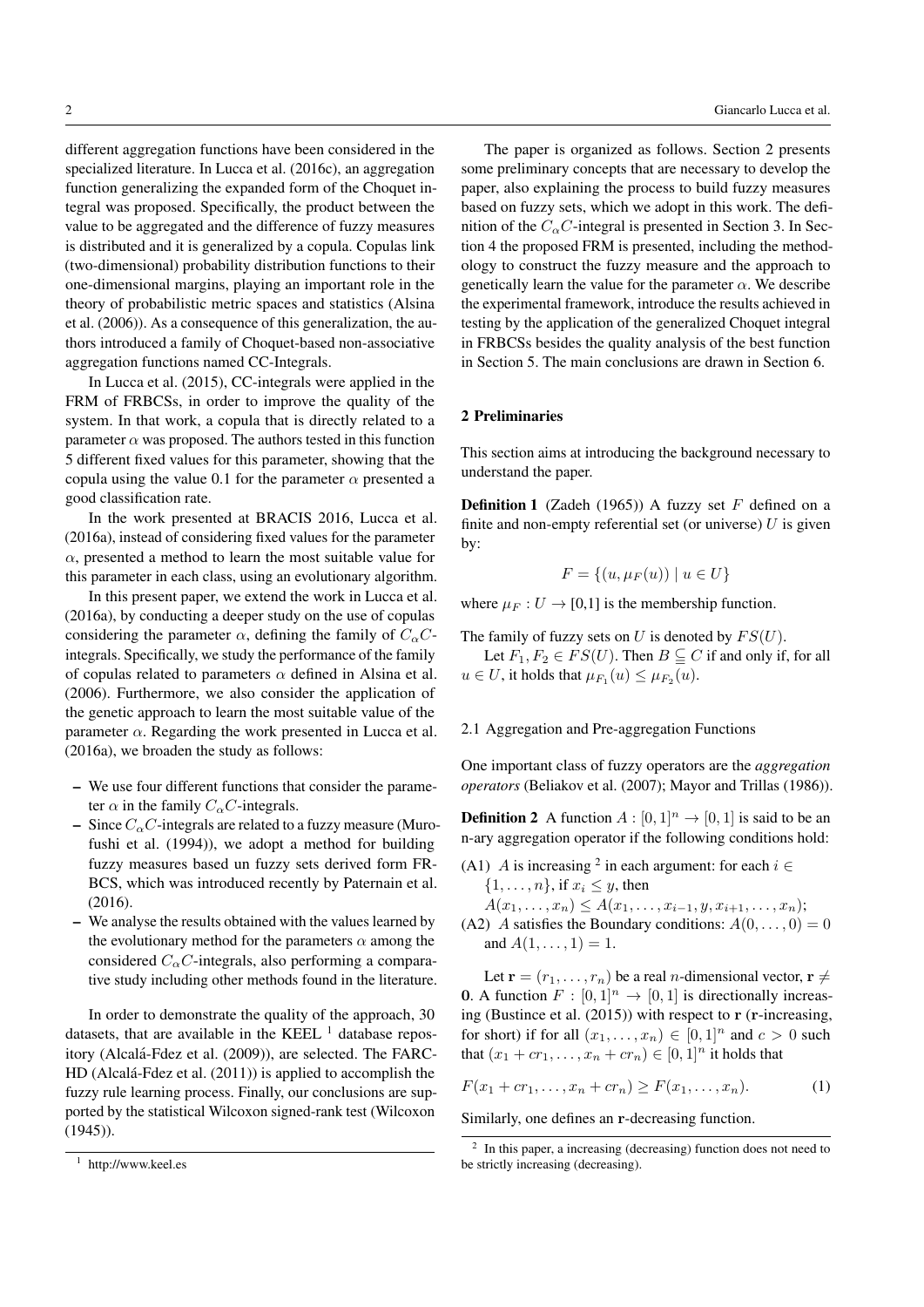**Definition 3** (Lucca et al. (2016b)) A function  $F : [0, 1]^n \rightarrow$  $[0, 1]$  is said to be an n-ary pre-aggregation function if the following conditions hold:

(PA1) F is r-increasing, for some  $r \in \mathbb{R}^n$ ,  $r \neq 0$ ; (PA2) F satisfies the boundary conditions:  $F(0, \ldots, 0) = 0$ ,  $F(1, \ldots, 1) = 1.$ 

If  $F$  is a pre-aggregation function with respect to a vector r we just say that  $F$  is an r-pre-aggregation function. See also the works by Mesiar et al. (2016) and Dimuro et al. (2016b).

**Definition 4** An aggregation function  $T : [0, 1]^2 \rightarrow [0, 1]$  is a t-norm if, for all  $x, y, z \in [0, 1]$ , it satisfies the following properties:

(T1) Commutativity:  $T(x, y) = T(y, x)$ ;

(T2) Associativity:  $T(x, T(y, z)) = T(T(x, y), z);$ (T3) Boundary condition:  $T(x, 1) = x$ .

If T satisfies only the property *(T3)* of a t-norm (but also its symmetric  $T(1, x) = x$ , then it is called a semi-copula. Some examples of t-norms are presented in Table 1.

Table 1 Examples of t-norms

| Name              | Definition                                                                                                      |
|-------------------|-----------------------------------------------------------------------------------------------------------------|
| Minimum           | $T_M(x, y) = \min\{x, y\}$                                                                                      |
| Algebraic Product | $T_P(x,y)=xy$                                                                                                   |
| Lukasiewicz       | $T_L(x, y) = \max\{0, x + y - 1\}$                                                                              |
| Hamacher Product  | $T_{HP}(x, y) = \begin{cases} 0 & \text{if } x = y = 0 \\ \frac{xy}{x + y - xy} & \text{otherwise} \end{cases}$ |

**Definition 5** (Alsina et al. (2006)) A bivariate function  $C$ :  $[0, 1]^2 \rightarrow [0, 1]$  is a copula if it satisfies the following conditions, for all  $x, x', y, y' \in [0, 1]$  with  $x \leq x'$  and  $y \leq y'$ :

\n- (C1) 
$$
C(x, y) + C(x', y') \geq C(x, y') + C(x', y);
$$
\n- (C2)  $C(x, 0) = C(0, x) = 0;$
\n- (C3)  $C(x, 1) = C(1, x) = x.$
\n

In this paper, we consider 4 different commutative, nonassociative copulas, that were defined at. Alsina et al. (2006) (appendix A (A.2.1)). These four functions are shown in Table 2, where we have to take into account the following notation:

• Max = max $\{x, y\}$ 

• Min = 
$$
\min\{x, y\}
$$

• **W** = max{0, 
$$
x + y - 1
$$
}

 $\bullet$  P =  $xy$ 

## 2.2 Fuzzy measures and the Choquet integral

For the following, consider  $N = \{0, \ldots, n\}.$ 

Definition 6 (Choquet (1953–1954); Murofushi et al. (1994)) A function  $\mathfrak{m}: 2^N \to [0,1]$  is a discrete fuzzy measure if, for all  $X, Y \subseteq N$ , it satisfies properties:

 $(mI)$  Increasing: if  $X \subseteq Y$ , then  $m(X) \le m(Y)$ ;  $(m2)$  Boundary conditions:  $m(\emptyset) = 0$  and  $m(N) = 1$ .

**Definition 7** (Choquet (1953–1954)) Let  $m: 2^N \to [0, 1]$ be a discrete fuzzy measure. The discrete Choquet integral for m is defined as a function  $\mathfrak{C}_m : [0,1]^n \to [0,1]$ , given by

$$
\mathfrak{C}_{\mathfrak{m}}(\mathbf{x}) = \sum_{i=1}^{n} \left( x_{(i)} - x_{(i-1)} \right) \cdot \mathfrak{m} \left( A_{(i)} \right), \tag{2}
$$

where  $(x_{(i)},...,x_{(n)})$  is an increasing permutation on the input x, that is,  $0 \leq x_{(1)} \leq \ldots \leq x_{(n)}$ , with the convention that  $x_{(0)} = 0$ , and  $A_{(i)} = \{(i), \ldots, (n)\}\$ is the subset of index of  $n - i + 1$  largest components of x.

Observe that the Equation (2) can be also written as:

$$
\mathfrak{C}_{\mathfrak{m}}(\mathbf{x}) = \sum_{i=1}^{n} \left( x_{(i)} \cdot \mathfrak{m}\left( A_{(i)} \right) - x_{(i-1)} \cdot \mathfrak{m}\left( A_{(i)} \right) \right), \quad (3)
$$

which we call the Choquet integral in its expanded form.

The Choquet integral combines the inputs in such a way that not only the importance of individual inputs or of their magnitude are taken into account, but also the importance of their groups (or coalitions in which it takes part), allowing to assign importance to all possible groups of criteria (Grabisch and Labreuche (2010)).

2.3 Overlap functions, overlap indexes and the construction of fuzzy measures

Overlap functions (Bedregal et al. (2013); Bustince et al. (2010); Dimuro and Bedregal (2014, 2015); Dimuro et al. (2016a,c)) are special aggregation functions proposed to deal with the overlap problem and/or when the associativity property is not strongly required, as in image processing (Jurio et al. (2013)) and decision making based on fuzzy preference relations (Bustince et al. (2012)). In particular, they play an important role in classification problems (Elkano et al. (2015, 2016); Lucca et al. (2015, 2016c)).

In this paper, overlap functions are used to derived overlap indexes (Bustince et al. (2009); Garcia-Jimenez et al. (2015)), which are used to build links among the fuzzy sets defining the input data. In the following, we show how to use overlap indexes to define fuzzy measures, as proposed by Paternain et al. (2016).

Definition 8 (Bustince et al. (2010)) An overlap function is a mapping  $G_O : [0, 1]^2 \rightarrow [0, 1]$  such that:

$$
(GO1) G_O(x, y) = G_O(y, x) \text{ for every } x, y \in [0, 1];
$$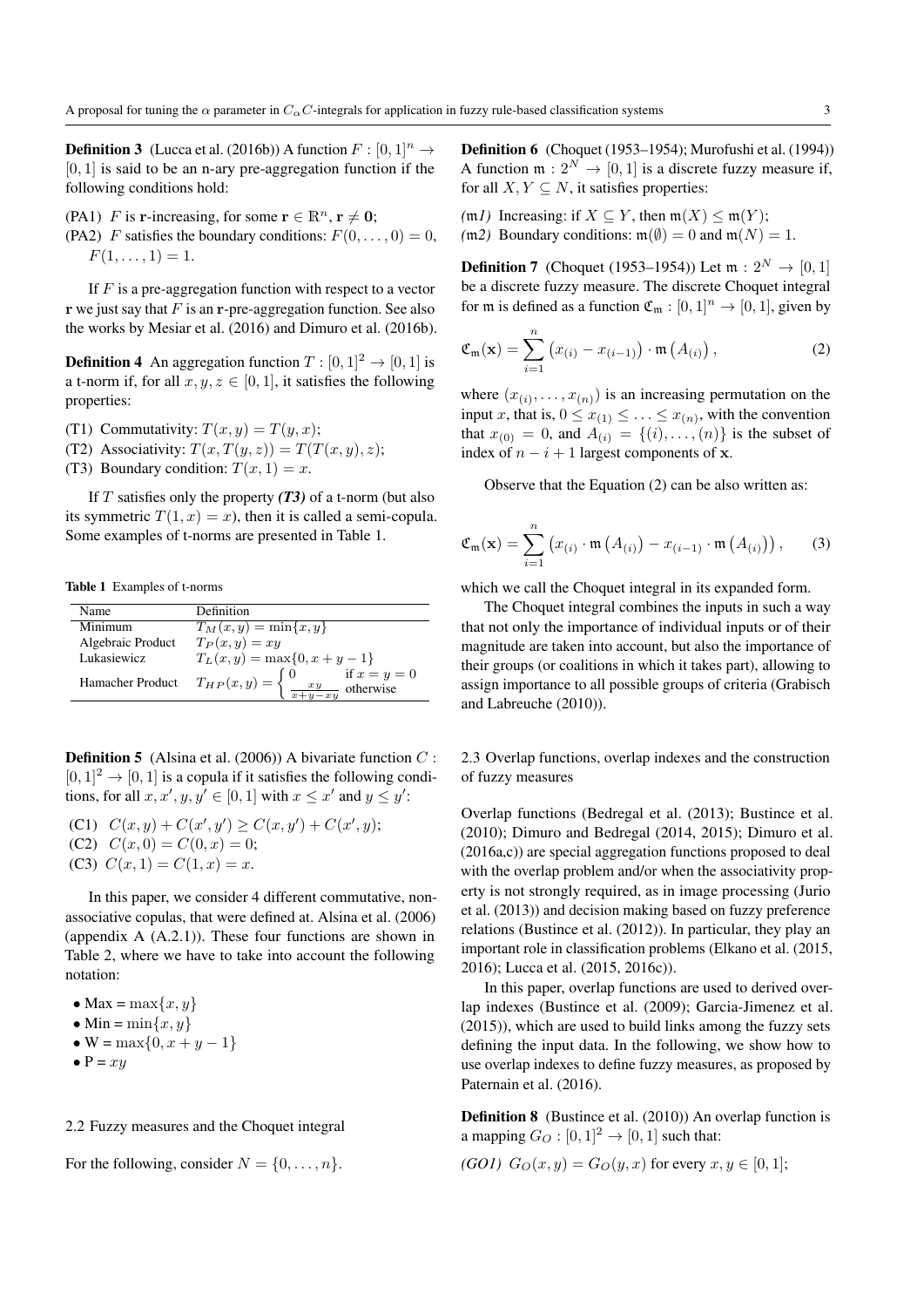Table 2 Example of copulas used in this paper

| Copula ID | <b>Functions</b>                                                                               | Property                                  |
|-----------|------------------------------------------------------------------------------------------------|-------------------------------------------|
| (a)       | $C_{\alpha}(x,y) = xy[1 + \alpha(1-x)(1-y)]$                                                   | $-1 \leq \alpha \leq 1 \ (\alpha \neq 0)$ |
| (b)       | $C_{\alpha}(x, y) = \frac{1}{1+\alpha} Max[x + y - 1 + \alpha - \alpha  x - y , 0]$            | $0 < \alpha < 1$                          |
| (c)       | $C_{\alpha} = (1 - \alpha)W + \alpha Min$                                                      | $0 < \alpha < 1$                          |
| (d)       | $C_{\alpha} = \frac{\alpha^2(1-\alpha)}{2}W + (1-\alpha^2)P + \frac{\alpha^2(1+\alpha)}{2}Min$ | $-1 < \alpha < 1 \ (\alpha \neq 0)$       |

*(GO2)*  $G_O(x, y) = 0$  if and only if  $xy = 0$ ; (*GO3*)  $G_O(x, y) = 1$  if and only if  $xy = 1$ ; *(GO4)*  $G_O$  is increasing;

 $[(GO5)$   $G_O$  is continuous.

**Definition 9** (Sola et al. (2006)) An overlap index is a mapping  $O: FS(U) \times FS(U) \rightarrow [0,1]$  such that

(O1)  $O(A, B) = 0$  if and only if A and B have disjoint supports; that is,  $A(i)B(i) = 0$  for every  $i \in U$ ; (03)  $O(A, B) = O(B, A);$ *(O4)* If  $B \subseteq C$ , then  $O(A, B) \le O(A, C)$ .

An overlap index such that

*(O2')*  $O(A, B) = 1$  if there exists  $i \in U$  such that  $A(i) =$  $B(i) = 1$ 

is called a normal overlap index.

Let  $E \in FS(U)$  be a fixed non-empty fuzzy set (that is, with at least one membership different from zero). Given  $\widetilde{A} \in 2^U$ , let us define a fuzzy set  $E_{\widetilde{A}}$  induced by  $E$  as follows:

$$
E_{\widetilde{A}}(i) = \begin{cases} E(i) & \text{if } i \in \widetilde{A}; \\ 0 & \text{otherwise.} \end{cases}
$$

Observe that  $E_{\tilde{A}}$  is the fuzzy intersection of the fuzzy set  $E$  and the crisp set  $\overline{A}$  (the membership degree of all the elements to the fuzzy set A is always 1), since

$$
E_{\widetilde{A}}(i) = \min(1_{\widetilde{A}}(i), E(i)) .
$$

Therefore, any aggregation function with no zero divisors could also be used instead of the minimum in this definition for the subsequent developments.

If  $E \in FS(U)$  is a fixed, non-empty fuzzy set, then the mapping  $m_{O,E}: 2^U \rightarrow [0,1]$  given by

$$
m_{O,E}(\widetilde{A}) = \frac{1}{O(E,E)}O(E,E_{\widetilde{A}})
$$
\n(4)

is a capacity or fuzzy measure for every overlap index O.

## 3 Defining the Class of  $C_{\alpha}C$ -integrals

**Definition 10** Let  $m: 2^N \rightarrow [0, 1]$  be a fuzzy measure and  $C_{\alpha} : [0, 1]^2 \rightarrow [0, 1]$  be a family of copulas indexed by  $\alpha$ . The family of discrete  $C_{\alpha}C$ -integrals with respect to m is

defined as the function  $\mathfrak{C}_{\mathfrak{m}}^{C_{\alpha}} : [0,1]^{n} \to [0,1]$ , given, for all  $x \in [0, 1]^n$ , by

$$
\mathfrak{C}_{\mathfrak{m}}^{C_{\alpha}}(\mathbf{x}) = \sum_{i=1}^{n} C_{\alpha} \left( x_{(i)}, \mathfrak{m} \left( A_{(i)} \right) \right) - C_{\alpha} \left( x_{(i-1)}, \mathfrak{m} \left( A_{(i)} \right) \right),
$$
\n(5)

where  $(x_{(i)},...,x_{(n)})$  is an increasing permutation on the input x and  $A(i) = \{(i), \ldots, (n)\}$  is the subset of indexes of  $n - i + 1$  largest components of x, and  $\alpha$  having different ranges, according to adopted the function.

**Theorem 1** *For any*  $\alpha \in [-1, 1]$ *, bivariate copula*  $C : [0, 1]^2$  $\rightarrow$  [0, 1] *and fuzzy measure*  $\mathfrak{m}: 2^N \rightarrow [0,1]$ ,  $\mathfrak{C}_{\mathfrak{m}}^{C_{\alpha}}$  *is an average aggregation function.*

*Proof* It follows directly from Lucca et al. (2016c, Thorem 4).

Applying the functions proposed in Table 2 in Equation (5), the definition of the family of discrete  $C_0C$ -integrals with respect to a fuzzy measure m (in this paper we build a measure based on overlap indexes (see Section 2.3)) is presented in Table 3, also considering the the notation introduced before (Min, W and P).

# 4 A proposal of a fuzzy reasoning method using the Choquet integral generalized by copulas and genetic algorithms

This section aims at introducing in detail the proposal of this paper. We start by describing the main components of FRBCSs. Then we present the methodology to build the fuzzy measure (Section 4.1), the FRM using the generalized Choquet integral (Section 4.2) and, finally, we present the genetic algorithm for determining the value of the parameter  $\alpha$  (Section 4.3).

In what follows, consider that a classification problem consists of m training examples  $x_p = (x_{p1}, \ldots, x_{pn}, y_p)$ , with  $p = 1, \ldots, m$ , where  $x_{pi}$ , with  $i = 1, \ldots, n$ , is the value of the *i*-th variable and  $y_p \in \mathbb{Y} = \{Y_1, \ldots, Y_M\}$  is the label of the class of the  $p$ -th training example. Among the different existing approaches to deal with classification problems, we adopt FRBCSs. These kind of system has two main components: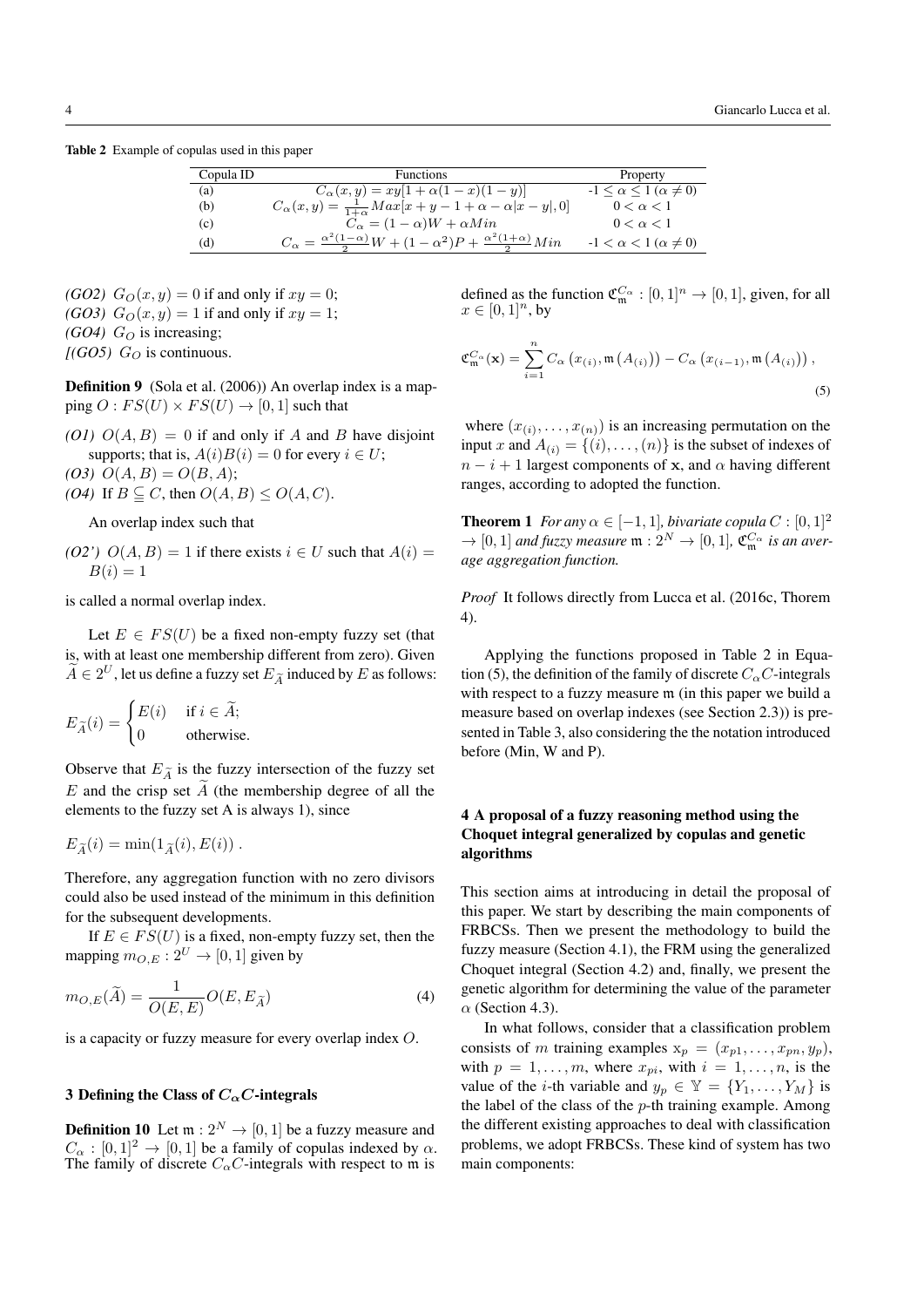**Table 3** Choquet- $\alpha$  Copula-based integral ( $C_{\alpha}C - integral$ )

|     | <b>Functions</b>                                                                                                                                                                                                                   | Range                                     |
|-----|------------------------------------------------------------------------------------------------------------------------------------------------------------------------------------------------------------------------------------|-------------------------------------------|
| (a) | $C_m^{\alpha}(x,y) = (x_i y[1 + \alpha(1-x_i)(1-y)]) - (x_{i-1} y[1 + \alpha(1-x_{i-1})(1-y)])$                                                                                                                                    | $-1 \leq \alpha \leq 1 \ (\alpha \neq 0)$ |
| (b) | $C_m^{\alpha}(x,y) = \left(\frac{1}{1+\alpha} Max[x_i + y - 1 + \alpha - \alpha   x_i - y ,0]\right) - \left(\frac{1}{1+\alpha} Max[x_{i-1} + y - 1 + \alpha - \alpha   [x_{i-1} - y ,0])\right)$                                  | $0 < \alpha < 1$                          |
| (c) | $C_m^{\alpha} = ((1 - \alpha)W_i + \alpha Min_i) - ((1 - \alpha)W_{i-1} + \alpha Min_{i-1})$                                                                                                                                       | $0 < \alpha < 1$                          |
| (d) | $C_{m}^{\alpha} = (\frac{\alpha^{2}(1-\alpha)}{2}W_{i} + (1-\alpha^{2})P_{i} + \frac{\alpha^{2}(1+\alpha)}{2}Min_{i}) - (\frac{\alpha^{2}(1-\alpha)}{2}W_{i-1} + (1-\alpha^{2})P_{i-1} + \frac{\alpha^{2}(1+\alpha)}{2}Min_{i-1})$ | $-1 < \alpha < 1 \ (\alpha \neq 0)$       |

*1. Knowledge Base*: it contains the Rule Base and the Data Base. The fuzzy rules used in this work have the following form:

Rule  $R_j$ : If  $x_1$  is  $A_{j1}$  and ... and  $x_n$  is  $A_{jn}$ then Class is  $Y_i$  with  $RW_i$ ,

where  $R_j$  is the label of the *j*th rule,  $A_{ji}$  is an antecedent fuzzy set modeling a linguistic term,  $Y_i$  is the class label and  $RW_i \in [0, 1]$  is the rule weight (Ishibuchi and Nakashima (2001)).

*2. Fuzzy Reasoning Method*: it is the mechanism used to classify examples using the information available in the knowledge base.

The Fuzzy Association Rule-based Classification model for High Dimensional problems (FARC-HD – Alcalá-Fdez et al. (2011)) is the fuzzy classifier considered in this paper. As mentioned before, we adopt this classifier since it is the same fuzzy classifier considered in the previous work (Lucca et al. (2016a)). The main steps of this classifier to build the fuzzy rules are:

- Fuzzy association rule extraction for classification: This step is aimed at obtaining the fuzzy rule base. To do so, a search tree (Agrawal and Srikant (1994)) is constructed for each class. The confidence and support degrees are calculated for each class considering each item (the item is a linguistic label). The fuzzy rules are generated by the most frequent itemsets and the number of linguistic terms for each rule is limited to the depth of the tree, which is a parameter of the model.
- Candidate rule prescreening: This step considers a weighting instances scheme (Kavšek et al. (2003)) to preselect the best generated rules.
- Genetic rule selection and lateral tuning: This stage uses an evolutionary algorithm to perform the lateral tuning of the fuzzy sets (Alcalá et al. (2007)) and select the best rules that were generated in the previous steps.

#### 4.1 A method to build fuzzy measures based on fuzzy rules

In this subsection, we describe how the fuzzy measure is built, having in mind the construction method introduced in Section 2.3. Observe that Paternain et al. (2016) adopted the Choquet integral to aggregate the local information given by each fuzzy rule of the system. In this paper, however, we use the  $C_{\alpha}C$ -integral, given by Equation (5)).

The basis for this construction method is the generation of the fuzzy sets, which are subsequently processed by overlap functions so that a fuzzy measure can be obtained. In our case, we construct a different fuzzy measure for each class of the problem. Specifically, for each class, the fuzzy measure is constructed using the rule weights of the fuzzy rules that are fired when classifying a new example, that is, when  $b_j^p(x_p) > 0$  (see Equation (9) for details). The fuzzy set of the k-th class,  $E^k$ , is obtained as:

$$
E^{k} = \{(R_j, RW_j^k)| R_j \text{ such that } Class(R_j) = k \text{ and}
$$
  

$$
b_j^k(x_q) > 0\}
$$
 (6)

Initially the fuzzy set  $\widetilde{A}_{E^k}$  is equal to  $E^k$ . Then, after aggregating an element with the  $C_{\alpha}C$ -integral, the fuzzy set  $A_{E^k}$  is changed so that the rule weight associated to the element that has been aggregated is substituted by 0. Consequently, the monotonicity is guaranteed with this method of constructing the fuzzy sets.

Observe that, in Equation (6), the fuzzy sets used to construct the associated fuzzy measure are the rule weights and, consequently, expressing the interaction among the rules of the different classes. The fuzzy measure for each class is computed using Equation (4), considering the corresponding sets  $E^k$  and subsets  $\widetilde{A}_{E^k}$ , as well as a given overlap index O.

In particular, Paternain et al. (2016) showed that the function  $GA_{Ov}$  (Equation (7)) achieved the best results in their study. Then, we also select this function for our proposal, which is defined, for all  $A, B \in FS(U)$ , as:

$$
GA_{Ov}(A, B) = \max_{i=1}^{n} (A(i), B(i))^{p}.
$$
 (7)

Observe that this function is defined using a parameter *p*, which model the relation among the rules of different classes. This value may be adapted to each class and, so, it may have different values. Paternain et al. (2016) used the CHC (Eshelman (1991)) evolutionary method to accomplish this task. In this paper, we adopt the same methodology but, additionally, we use this evolutionary algorithm to tune the values of the parameters  $\alpha$ , which will be described in details in Subsection 4.3.

4.2 A fuzzy reasoning method using the extended Choquet integral generalized by copulas

We present in this subsection the combination of the  $C_{\alpha}C$ integral and the FRM of FRBCSs. We apply the concepts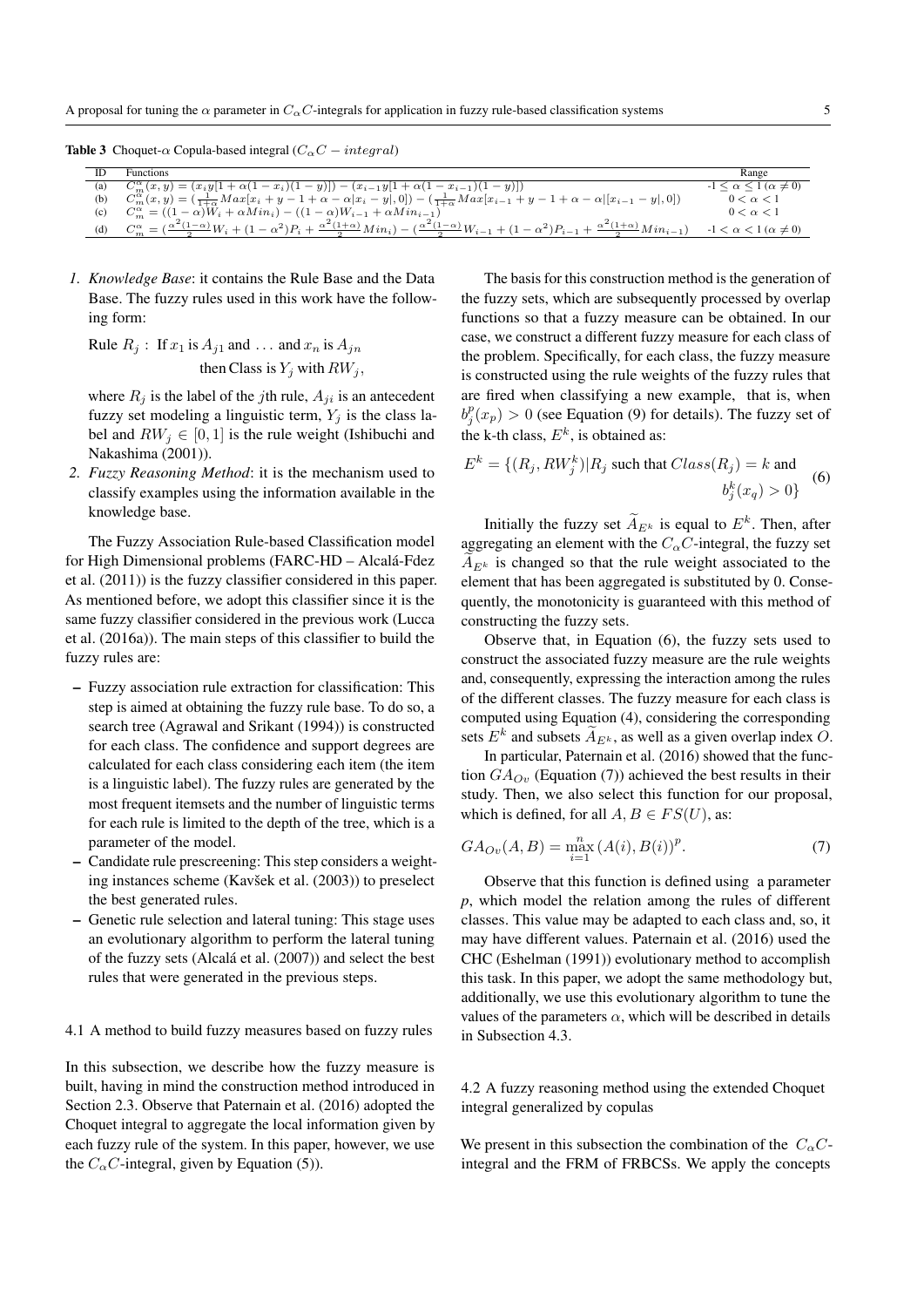presented in Section 2, for example, the product t-norm for the matching degree and the extended Choquet integral to aggregate the information, considering different copulas to define the  $C_{\alpha}C$ -integrals.

In the following consider that  $x = (x_1, \ldots, x_n)$  is a new example to be classified,  $L$  is the number of rules in the rule base and M is the number of classes of the problem. The FRM used in this paper consists of four steps:

*1. Matching degree:* it is the strength of the activation of the if-part of the rules for the example to be classified  $x$ , which is computed using a t-norm  $T : [0, 1]^2 \rightarrow [0, 1]$ , for  $j = 1, \ldots, L$ :

$$
\mu_{A_j}(x) = T(\mu_{A_{j1}}(x_1), \dots, \mu_{A_{jn}}(x_n)).
$$
\n(8)

*2. Association degree:* it is the association degree of the example  $x$  with the class of each rule in the rule base:

$$
b_j^k(x) = \mu_{A_j}(x) \cdot RW_j^k,\tag{9}
$$

with  $k = Class(R_j)$  and  $j = 1, \ldots, L$ .

*3. Example classification soundness degree for all classes:* here the local information given by the fired fuzzy rules is aggregated by classes. In this step, we use the proposed family of  $C_{\alpha}C$ -integrals (see Table 3), and the fuzzy measure that is built using the rule weights of the fired fuzzy rules (the ones resulting in positive value for Equation (9), i.e.,  $b_j^k > 0$ ). Using these values, we construct the fuzzy sets as introduced in Equation (6), and the fuzzy measures for each class, applying Equation (4). Then, the aggregation of the information is computed as follows:

$$
S_k(x) = \mathfrak{C}^{C_{\alpha}}_{\mathfrak{m}_{GA_{Ov}}}\left(b_1^k(x), \dots, b_L^k(x)\right),\tag{10}
$$

with  $k = 1, \ldots, M$ .

*4. Classification:* A decision function  $F : [0, 1]^M \rightarrow \{1, \}$  $\dots, M$  defined over the example classification soundness degrees of all classes and determining the class corresponding to the maximum soundness degree is applied:

$$
F(S_1), \dots, S_M) = \arg \max_{k=1,\dots,M} (S_k). \tag{11}
$$

4.3 A Genetic Approach to learn the parameter  $\alpha$  for each class

In this paper, we propose the usage of an evolutionary algorithm to learn the value of the parameter  $\alpha$ . This section is aimed at explaining the main features of this genetic algorithm.

The main idea is to use the model that Paternain et al. (2016) applied to learn the exponent *p* and also to apply the same method to learn the parameter  $\alpha$  for each class of the problem. The configuration of the evolutionary model is as follows:

*1.* Coding Scheme: The chromosome is composed of as many genes as classes and its structure is as follows:

$$
C=[V_1,\ldots,V_{n\cdot t},P_1,\ldots,P_M,\alpha_l,\ldots,\alpha_M].
$$

It can be observed that the chromosome is divided in three parts, which are devoted to the three following optimization tasks:

- $-$  Lateral tuning (Martínez et al. (2015)): in this part each gene,  $V_i$  with  $j \in \{1, ..., nt\}$ , represents the lateral displacement of an specific label. Therefore the total number of genes of this part is the number of variables (n) times the number of labels (t), where each gene is encoded in  $[-0.5, 0.5]$ .
- Learning of the exponent of each measure: in this part each gene,  $P_i$  with  $j \in 1, ..., M$ , is encoded in the range [0.01, 1.99] although they need to be decoded in the real range [0.01, 100] as described in the original proposal (Barrenechea et al. (2013)). The number of genes equals the number of classes.
- Tuning of the  $\alpha$  parameter: in this part there are as many genes,  $a_j$  with  $j \in \{1, ..., M\}$ , as classes and they are encoded in different ranges according to the copula function considered as shown in the column named Range in Table 3. If the value is 0 (these functions are not defined for this value), we assign 0.1 to the parameter  $\alpha$ , since it is the best solution achieved in Lucca et al. (2015).

Consequently, the total number of genes is the number of variables times the number of labels plus the number of classes times two. We have to point out that a rule selection is also performed in the evolutionary algorithm as proposed in the FARC-HD algorithm (Alcalá-Fdez et al. (2011)).

- *2.* Chromosome Evaluation: The fitness function considered in this paper is the standard accuracy rate.
- *3.* Initial Gene Pool: Our population is composed by 50 individuals, where we have initialized one chromosome setting the value of all the genes to perform the lateral tuning to 0, those used to learn the exponent of the fuzzy measure to 1.0 and the ones for tuning the parameter  $\alpha$ to 0.1.
- *4.* Crossover Operator: We use the Parent Centric BLX (PCBLX) crossover operator (Herrera et al. (2003)). Two parents are crossed if their hamming distance divided by 2 is superior than a predetermined threshold L. We also use the Gray Code to convert each gene to binary code with a fixed number of bits for each gene (BITSGENE).<sup>3</sup>

 $L = (\#Genes \cdot BITSGENE) / 4.0$ 

where  $\# \text{Genes}$  is the total length of the chromosome.

<sup>3</sup> For more information see Barrenechea et al. (2013); Sanz et al. (2010).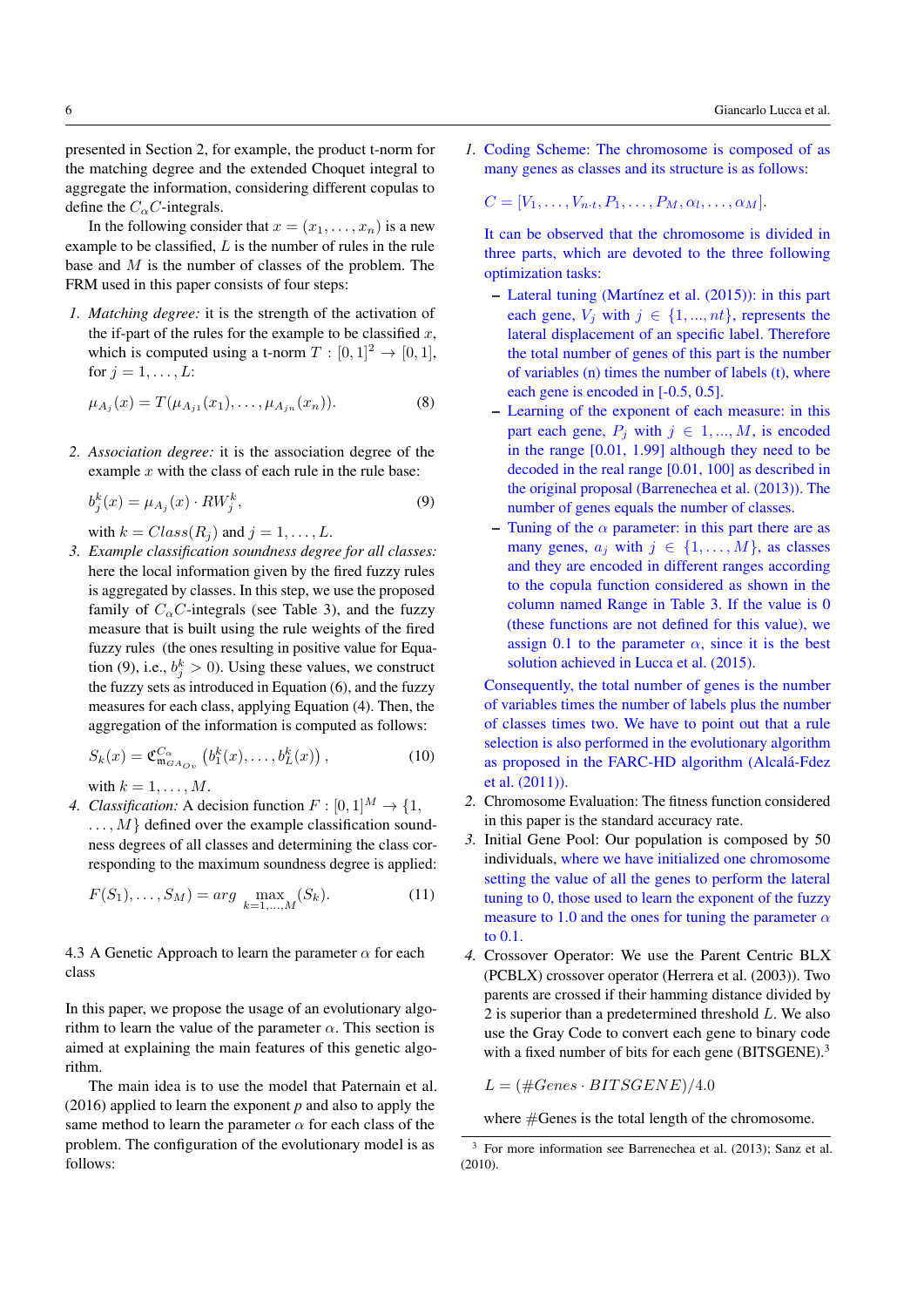*5.* Restarting Approach: Aiming to increase the convergence of the algorithm, when the threshold value is smaller than zero, we use the best chromosome (elitist scheme) and reset all the population considering the range appropriate for each gene.

#### 5 Experimental Framework and Results

In this section, firstly we present the classification problems and the configuration for the considered approaches (Section 5.1). After that, the study of the obtained results is made in three mains parts:

- *1.* Subsection 5.2 presents the obtained results in test by the four aggregation functions, including for each function the results obtained when the parameter  $\alpha$  is fixed to 0.1 as well as when it is genetically learnt.
- *2.* In the Subsection 5.3, we analyze the quality of the approach by comparing the best  $C_{\alpha}C$ -integral versus classical FRMs and our previous approaches.
- *3.* The analysis of the different values provided by the evolutionary algorithm for the parameter  $\alpha$  is presented in Subsection 5.4.

#### 5.1 Experimental Framework

This study considers 30 datasets selected from the KEEL dataset repository (Alcalá-Fdez et al. (2009)). The properties of the datasets, containing for each dataset, the identifier (Id.), along with the name (Dataset), the number of instances  $(\#Inst)$ , the number of attributes  $(\#Att)$  and the number of classes (#Class) are summarized in Table 4. The *magic*, *page-blocks*, *penbased*, *ring*, *shuttle*, *satimage* and *twonorm* datasets have been stratified sampled at 10% in order to reduce their size for training. Examples with missing values have been removed, e.g., in the *wisconsin* dataset.

As made in Lucca et al. (2016b); Sanz et al. (2013), we adopt the 5-fold cross-validation model. A dataset is split in five random partitions, where each partition have 20% of the examples, and a combination of four of them is used for training and the remainder one is used for testing. This process is repeated five times by using a different partition to test the created system each time. In order to measure the quality of each partition, the accuracy rate is calculated, that is, we divide the number of correctly classified examples by the total number of examples for each partition. Then, as the final result of the algorithm we consider the average of the achieved accuracy in these five partitions.

In relation to the features of the classifier FARC-HD, we consider the standard configuration, that is:

- Conjunction operator: product t-norm.
- Rule weight: Certainty factor.

Table 4 Summary of the properties of the considered datasets

| Id.        | Dataset         | #Inst  | #Att                     | $\# \overline{\text{Class}}$ |
|------------|-----------------|--------|--------------------------|------------------------------|
| App        | Appendiciticis  | 106    | 7                        | 2                            |
| Bal        | <b>Balance</b>  | 625    | $\overline{\mathcal{L}}$ | 3                            |
| Ban        | Banana          | 5300   | $\overline{c}$           | $\overline{c}$               |
| <b>Bnd</b> | Bands           | 365    | 19                       | $\overline{c}$               |
| Bup        | Bupa            | 345    | 6                        | $\overline{c}$               |
| Cle        | Cleveland       | 297    | 13                       | 5                            |
| Eco        | Ecoli           | 336    | 7                        | 8                            |
| Gla        | Glass           | 214    | 9                        | 6                            |
| Hab        | Haberman        | 306    | 3                        | $\overline{c}$               |
| Ion        | Ionosphere      | 351    | 33                       | $\overline{c}$               |
| Iri        | Iris            | 150    | $\overline{4}$           | 3                            |
| Mag        | Magic           | 1,902  | 10                       | $\overline{c}$               |
| New        | Newthyroid      | 215    | 5                        | 3                            |
| Pag        | Pageblocks      | 5,472  | 10                       | 5                            |
| Pen        | Penbased        | 10,992 | 16                       | 10                           |
| Pho        | Phoneme         | 5,404  | 5                        | $\overline{c}$               |
| Pim        | Pima            | 768    | 8                        | $\overline{c}$               |
| Rin        | Ring            | 740    | 20                       | $\overline{c}$               |
| Sat        | Satimage        | 6,435  | 36                       | 7                            |
| Seg        | Segment         | 2,310  | 19                       | 7                            |
| Shu        | Shuttle         | 58,000 | 9                        | 7                            |
| Spe        | Spectfheart     | 267    | 44                       | $\overline{c}$               |
| Tit        | Titanic         | 2,201  | 3                        | $\overline{c}$               |
| Two        | Twonorm         | 740    | 20                       | $\overline{c}$               |
| Veh        | Vehicle         | 846    | 18                       | $\overline{4}$               |
| Vow        | Vowel           | 990    | 13                       | 11                           |
| Win        | Wine            | 178    | 13                       | 3                            |
| Wqr        | Winequality-red | 1599   | 11                       | 11                           |
| Wis        | Wisconsin       | 683    | 11                       | $\overline{c}$               |
| Yea        | Yeast           | 1,484  | 8                        | 10                           |

– Five linguistic labels per class.

- Minimum support: 0.05.
- Confidence limit: 0.8.
- Depth of the tree: 3.

Regarding the parameters of the genetic algorithm we consider the following ones:

- Population size: 50 individuals
- Number of evaluations: 20.000
- Number of bit for each gene in the gray codification: 30 bits.

5.2 Analysis of the results provided by the genetic learning of the parameter  $\alpha$ 

This subsection is aimed at analyzing the behavior of the different functions considered in this study (see Table 3), using a fixed or a genetically learnt value for the parameter  $\alpha$  in the FRM. We remark that, for the case of the fixed value for  $\alpha$ , the system also applies a genetic algorithm to learn both the lateral position of the fuzzy sets and the values of the parameter *p* of the fuzzy measure. The main objective of this study is to analyze whether our proposal for tuning the parameter  $\alpha$  worths being applied or not.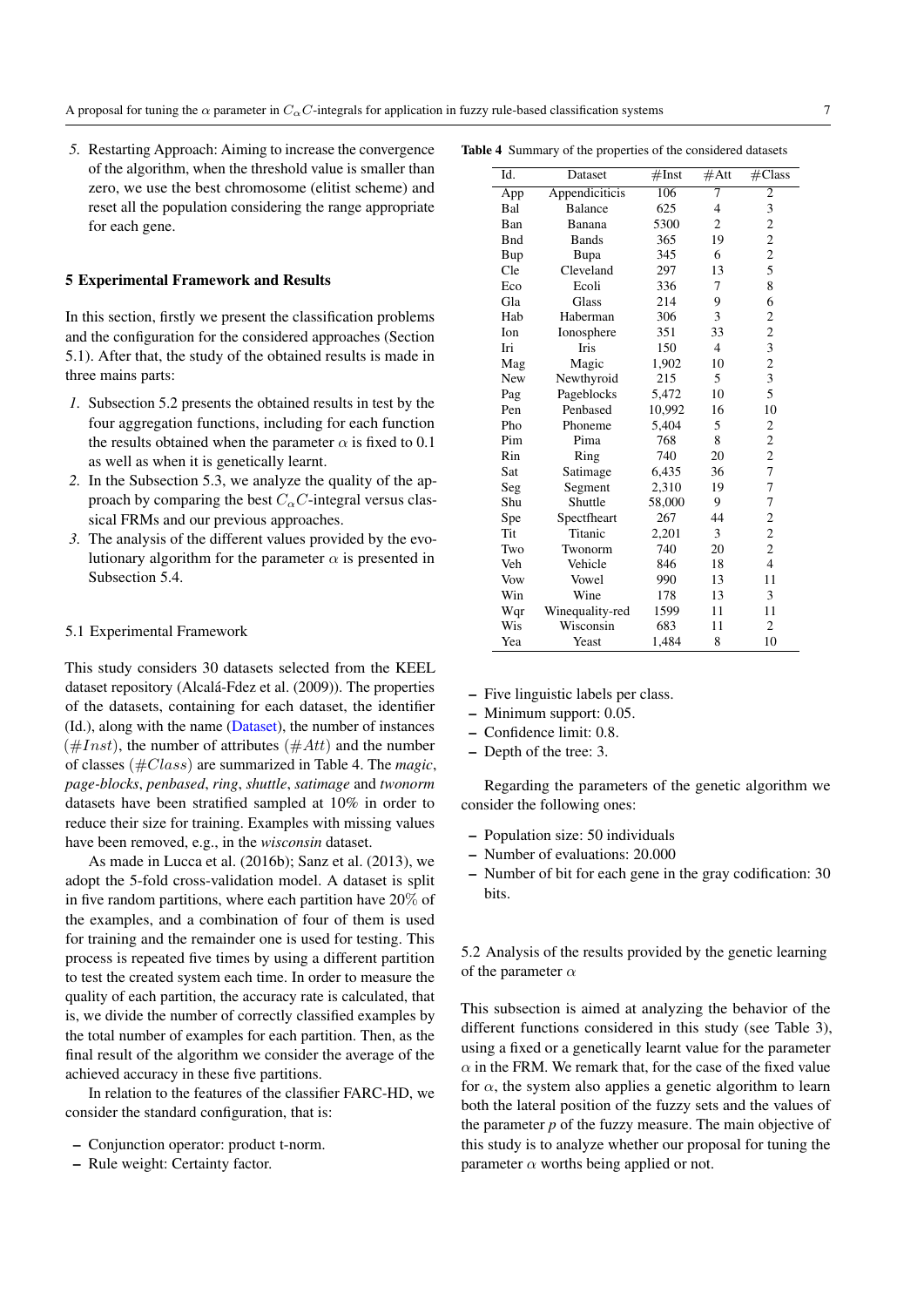The results achieved in testing by the different  $C_{\alpha}C$ integrals are presented in Table 5 by columns, in which our new proposal for tuning the parameter  $\alpha$  is underscored by the tag Gen. In each line, we show the mean of accuracy obtained in the five partitions of the current dataset in testing, where, the best global result for each dataset is highlighted in boldface.

From the results shown in Table 5, it is possible to notice that the behavior of the different  $C_{\alpha}C$ -integrals related to the four functions with the fixed  $\alpha$  value are quite similar among themselves, having a mean accuracy with no great differences, except for the function *c* that provides better results. However, when using the genetic approach, the results related to the functions *a* and *d* are clearly enhanced whereas the ones related to the functions *b* and *c* remains similar to those provided when using the fixed values. Specifically, the  $C_{\alpha}C$ -integral related to the function *a*, with  $\alpha$  genetically learnt  $(a_{Gen})$ , achieves the greatest mean accuracy among all functions and approaches.

In fact, this function achieves the best accuracy for 7 datasets whereas the function *a*, with the  $\alpha$  fixed in 0.1, achieves the best result in only 2 datasets (without considering ties). If we exclusively compare these methods among themselves, the function  $a_{Gen}$  achieves the best accuracy in 18 datasets, while the function *a* obtains the best result in 10 datasets.

Regarding the function *b*, the fixed approach achieves the best result in 2 datasets, while the genetic approach achieves the best result in 4 datasets. Comparing these methods among themselves, the function  $b_{Gen}$  has vantage in 16 datasets, the fixed  $\alpha$  (function *b*), has the best result in 13 datasets.

The function *c* having the genetic value learnt to the parameter  $\alpha$  ( $c_{Gen}$ ), is the unique case in this study in which the achieved accuracy mean is inferior than the fixed one. However, both functions achieved the best global accuracy mean in 3 dataset. Comparing these functions among themselves, the genetic method achieves the best result in 15 dataset, having the fixed methodology the best result in 13 datasets. We believe that these functions have a similar behavior since they are based on the Lukasiewicz t-norm (see Table 1). Consequently, as we aggregate small values, the result of this function is in general zero, being this function basically represented by  $\alpha$  multiplying the minimum (which can be the same number in many cases). For this reason, the influence of  $\alpha$  in this function is not very relevant.

Regarding the function *d*, the genetic approach provides the largest accuracy mean. In fact, the function  $d_{Gen}$  has the second greatest mean in the study. More precisely, it achieves the best accuracy mean in 5 datasets. The fixed approach has 2 best global results. Comparing exclusively these two functions, the  $d_{Gen}$  achieves a good advantage, since in 20 cases, it obtains a superior accuracy and the function *d* has superiority in 8 datasets.

Observing that the genetic methodology to learn the most suitable value for the parameter  $\alpha$  in different functions achieves the best accuracy in a superior number of datasets is not enough to confirm that this approach has an advantage versus the fixed one. In order to support our conclusions we conduct an statistical study in order to compare each function against the related genetic approach.

Specifically, we have carried out a set of pair-wise statistical comparisons using the well-known Wilcoxon signed-rank test (Wilcoxon (1945)), setting at 0.1 (10%) the level of confidence in all cases. In Table 6, we show the results of these comparisons, where  $R^+$  indicates the ranks achieved by the functions having a fixed value for the parameter  $\alpha$  and the  $R^$ indicates the ranks obtained by the functions that consider the genetic approach.

From the results obtained in the statistical test, we can confirm that there are statistical differences between the two approaches when the functions *a* and *d* are considered. In the remaining cases, there are not statistical differences between the methodologies. All in all, the obtained ranks are always superior in favor to the genetic method and the obtained accuracy are also superior when the genetic approach is considered. Consequently, we conclude that the genetic approach to learn the parameter  $\alpha$  is a good alternative with respect to the fixed one.

# 5.3 Analyzing the quality of the  $C_{\alpha}C$ -integrals

As presented before, to adopt  $C_{\alpha}C$ -integrals in the FRM of the FARC-HD could be an interesting alternative, since it achieves satisfactory results. In this subsection, we present a study to compare the best  $C_{\alpha}C$ -integral against several related methods, namely the FRM of the Winning Rule (WR) (which uses the maximum as aggregation), the standard Choquet integral (Cho), the best pre-aggregation function obtained in Lucca et al. (2016b), which is based on the Hamacher t-norm,  $(Ham_{PA})$ , and the best CC-integral achieved in Lucca et al. (2016c), which is based on the minimum t-norm  $(CC_{Min})$ .

In order to test the quality of our approach, we consider the function  $a_{Gen}$  as the best representative function of the  $C_{\alpha}$ C-integrals. We have taken into consideration that this function achieves the best accuracy mean and it also provides the best result in the largest number of datasets.

We show the results of these approaches by columns in Table 7, highlighting in boldface the best result for each dataset. Moreover, we also present a comparison of the  $C_{\alpha}C$ integral  $a_{Gen}$  against each method, where #Wins is the number of datasets in which  $a_{Gen}$  achieves a superior accuracy to the compared method, and #Loses represents the opposite case.

From the obtained results it is noticeable that our approach is the one that reaches the best global accuracy (80.14).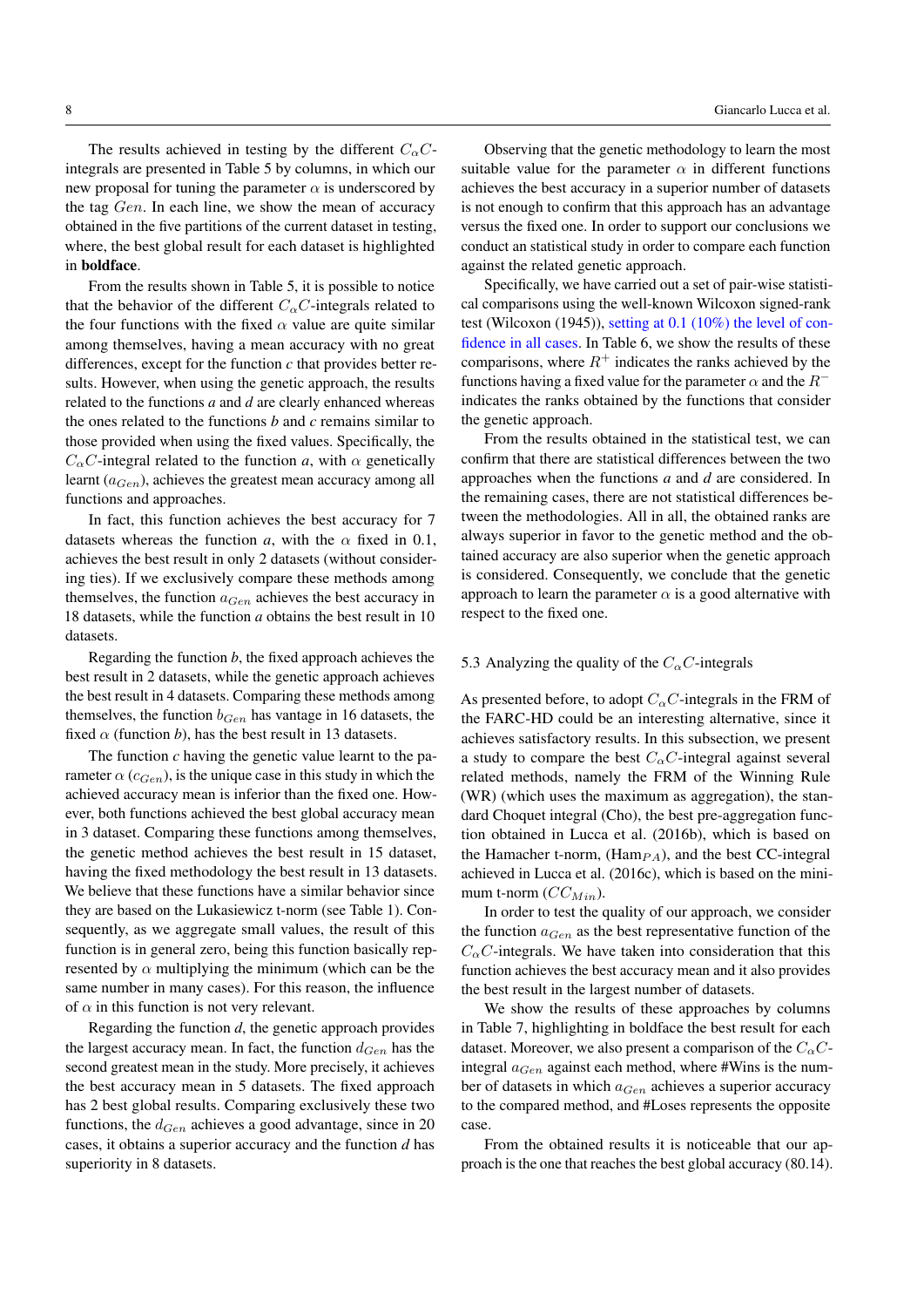| Dataset     | a                | $a_{Gen}$        | b                | $b_{Gen}$        | $\mathbf{c}$     | $c_{Gen}$                   | d                | $d_{Gen}$        |
|-------------|------------------|------------------|------------------|------------------|------------------|-----------------------------|------------------|------------------|
| App         | $82.16 \pm 8.80$ | $84.89 \pm 5.25$ | $82.12 \pm 5.97$ | $86.75 \pm 4.09$ | $84.98 \pm 5.84$ | $83.03 \pm 7.17$            | $83.07 \pm 5.11$ | $80.22 \pm 9.06$ |
| Bal         | $81.60 \pm 3.58$ | $83.52 \pm 1.66$ | $81.28 \pm 3.23$ | $81.76 \pm 4.29$ | $82.24 \pm 2.15$ | $81.44 \pm 2.36$            | $81.76 \pm 3.17$ | $82.88 \pm 3.47$ |
| Ban         | $85.11 \pm 1.59$ | $85.85 \pm 1.15$ | $85.19 \pm 1.01$ | $84.55 \pm 1.10$ | $84.83 \pm 0.46$ | $85.57 \pm 1.75$            | $85.11 \pm 1.46$ | $85.34 \pm 1.34$ |
| <b>B</b> nd | $69.38 \pm 8.21$ | $69.93 \pm 6.15$ | $69.61 \pm 5.63$ | $68.03 \pm 5.13$ | $67.15 \pm 6.47$ | $67.16 \pm 5.03$            | $67.76 \pm 5.57$ | $67.77 \pm 6.73$ |
| Bup         | $61.16 \pm 6.43$ | $64.35 \pm 4.30$ | $63.19 \pm 6.03$ | $62.90 \pm 3.92$ | $63.48 \pm 6.01$ | $62.61 \pm 4.96$            | $62.03 \pm 8.16$ | $62.32 \pm 5.02$ |
| Cle         | $56.56 \pm 0.70$ | $56.24 \pm 4.47$ | $56.24 \pm 3.32$ | $56.21 \pm 4.52$ | $56.23 \pm 2.85$ | $52.85 \pm 3.07$            | $56.57 \pm 2.65$ | $55.87 \pm 5.20$ |
| Eco         | $77.38 \pm 6.53$ | $80.67 \pm 4.87$ | $75.31 \pm 6.15$ | $77.38 \pm 7.10$ | $77.98 \pm 6.52$ | $78.29 \pm 6.28$            | $78.59 \pm 6.95$ | $77.98 \pm 2.39$ |
| Gla         | $62.61 \pm 1.69$ | $66.36 \pm 5.07$ | $64.47 \pm 5.64$ | $68.19 \pm 6.06$ | $65.40 \pm 4.32$ | $67.26 \pm 3.97$            | $62.15 \pm 3.44$ | $64.97 \pm 4.17$ |
| Hab         | $72.86 \pm 3.32$ | $72.21 \pm 2.72$ | $74.51 \pm 2.53$ | $71.88 \pm 2.83$ | $72.54 \pm 2.75$ | $72.22 \pm 2.60$            | $72.21 \pm 2.17$ | $74.50 \pm 3.47$ |
| Ion         | $88.90 \pm 5.35$ | $90.03 \pm 3.33$ | $88.33 \pm 4.60$ | $89.47 \pm 4.07$ | $90.31 \pm 4.45$ | $88.05 \pm 5.35$            | $88.61 \pm 2.45$ | $89.75 \pm 4.88$ |
| Iri         | $93.33 \pm 3.33$ | $94.00 \pm 4.35$ | $93.33 \pm 4.71$ | $93.33 \pm 5.27$ | $94.00 \pm 4.35$ | $94.00 \pm 4.35$            | $94.00 \pm 4.35$ | $93.33 \pm 4.08$ |
| Mag         | $79.86 \pm 1.74$ | $79.39 \pm 2.38$ | $80.23 \pm 2.64$ | $80.02 \pm 2.45$ | $78.91 \pm 3.15$ | $80.39 \pm 1.98$            | $79.44 \pm 2.39$ | $79.65 \pm 2.42$ |
| New         | $93.49 \pm 4.47$ | $93.49 \pm 3.45$ | $94.42 \pm 2.65$ | $92.56 \pm 5.04$ | $94.42 \pm 4.82$ | $94.42 \pm 5.35$            | $94.88 \pm 3.03$ | $95.35 \pm 2.85$ |
| Pag         | $94.16 \pm 1.07$ | $94.34 \pm 1.20$ | $93.61 \pm 0.67$ | $94.52 \pm 1.13$ | $94.16 \pm 1.23$ | $93.97 \pm 1.06$            | $93.79 \pm 2.20$ | $93.79 \pm 1.52$ |
| Pen         | $90.91 \pm 1.29$ | $91.09 \pm 2.05$ | $89.27 \pm 1.59$ | $92.09 \pm 1.35$ | $91.09 \pm 1.59$ | $89.64 \pm 3.54$            | $91.18 \pm 3.43$ | $90.91 \pm 2.27$ |
| Pho         | $80.90 \pm 1.05$ | $81.98 \pm 1.77$ | $81.05 \pm 1.04$ | $82.09 \pm 1.06$ | $81.49 \pm 1.68$ | $81.85 \pm 1.57$            | $82.85 \pm 1.24$ | $83.14 \pm 0.95$ |
| Pim         | $75.52 \pm 2.02$ | $73.17 \pm 2.78$ | $73.56 \pm 3.22$ | $73.82 \pm 2.30$ | $73.82 \pm 3.56$ | $74.73 \pm 3.96$            | $75.00 \pm 2.65$ | $74.60 \pm 1.68$ |
| Rin         | $89.05 \pm 2.84$ | $89.05 \pm 2.26$ | $89.19 \pm 2.95$ | $88.78 \pm 3.66$ | $90.27 \pm 4.42$ | $89.32 \pm 4.26$            | $88.65 \pm 4.20$ | $89.32 \pm 2.41$ |
| Sat         | $79.78 \pm 1.21$ | $79.01 \pm 1.93$ | $79.16 \pm 1.71$ | $78.85 \pm 1.43$ | $79.78 \pm 1.85$ | $79.31 \pm 2.56$            | $78.54 \pm 0.49$ | $79.32 \pm 2.21$ |
| Seg         | $92.55 \pm 0.60$ | $92.34 \pm 1.38$ | $91.86 \pm 0.64$ | $92.68 \pm 1.49$ | $91.65 \pm 1.59$ | $92.90 \pm 1.36$            | $93.07 \pm 1.34$ | $91.95 \pm 1.54$ |
| Shu         | $97.20 \pm 0.44$ | $97.01 \pm 0.76$ | $96.87 \pm 0.84$ | $97.01 \pm 0.67$ | $96.97 \pm 0.79$ | $97.20 \pm 0.73$            | $97.29 \pm 0.70$ | $97.29 \pm 1.06$ |
| Spe         | $76.37 \pm 5.56$ | $76.00 \pm 5.22$ | $76.38 \pm 6.96$ | $77.14 \pm 5.42$ | $77.89 \pm 2.58$ | $76.36 \pm 6.76$            | $77.49 \pm 6.79$ | $75.62 \pm 6.26$ |
| Tit         | $78.87 \pm 1.48$ | $78.87 \pm 1.48$ | $78.87 \pm 1.48$ | $78.87 \pm 1.48$ | $78.87 \pm 1.48$ | $78.87 \pm 1.48$            | $78.87 \pm 1.48$ | $78.87 \pm 1.48$ |
| Two         | $83.51 \pm 2.97$ | $84.19 \pm 2.46$ | $83.24 \pm 3.32$ | $84.05 \pm 2.51$ | $84.32 \pm 1.54$ | $85.54 \pm 3.08$            | $84.19 \pm 2.81$ | $85.54 \pm 2.73$ |
| Veh         | $67.50 \pm 3.73$ | $67.50 \pm 4.33$ | $67.02 \pm 1.11$ | $67.37 \pm 4.15$ | $68.32 \pm 2.17$ | $68.91 \pm 3.61$            | $66.55 \pm 0.95$ | $69.98 \pm 3.05$ |
| <b>Vow</b>  | $69.09 \pm 3.20$ | $69.29 \pm 1.76$ | $66.57 \pm 1.80$ | $66.87 \pm 3.92$ | $66.97 \pm 1.62$ | $68.18 \pm 2.79$            | $68.28 \pm 3.70$ | $68.59 \pm 2.12$ |
| Win         | $94.40 \pm 4.38$ | $97.19 \pm 1.96$ | $96.03 \pm 4.77$ | $92.70 \pm 4.21$ | $96.57 \pm 4.69$ | $96.60 \pm 3.70$            | $93.25 \pm 5.06$ | $97.76 \pm 3.62$ |
| Wqr         | $58.60 \pm 2.16$ | $58.60 \pm 3.42$ | $59.28 \pm 2.84$ | $58.66 \pm 2.34$ | $58.91 \pm 2.45$ | $58.35 \pm 2.48$            | $58.66 \pm 1.79$ | $59.22 \pm 2.69$ |
| Wis         | $96.34 \pm 1.86$ | $96.49 \pm 1.58$ | $96.49 \pm 1.08$ | $96.49 \pm 0.94$ | $95.90 \pm 0.97$ | $96.93 \pm 0.94$            | $96.49 \pm 1.31$ | $96.49 \pm 1.30$ |
| Yea         | $55.73 \pm 1.96$ | $57.08 \pm 2.30$ | $55.79 \pm 0.47$ | $55.32 \pm 2.73$ | $56.54 \pm 1.32$ | $58.49 \pm 1.85$            | $55.52 \pm 1.84$ | $58.09 \pm 1.52$ |
| Mean        | $79.50 \pm 3.12$ | $80.14 \pm 2.93$ | $79.42 \pm 3.02$ | $79.68 \pm 3.22$ | $79.87 \pm 2.99$ | $\overline{79.82} \pm 3.33$ | $79.53 \pm 3.10$ | $80.01 \pm 3.12$ |

**Table 5** Accuracy rate achieved in testing for the different  $C_{\alpha}C$ -integrals

Table 6 Wilcoxon Test to compare the two methods to obtain the parameter  $\alpha$  in the copula  $C_{\alpha}$ .

| Comparison             |       | RT    | p-value |
|------------------------|-------|-------|---------|
| a vs. $a_{Gen}$        | 127.5 | 337.5 | 0.02    |
| <b>b</b> vs. $b_{Gen}$ | 188   | 277   | 0.33    |
| $CVS.$ $C_{Gen}$       | 224.5 | 240.5 | 0.93    |
| d vs. $d_{Gen}$        | 147.5 | 317.5 | () ()9  |

Regarding the number of datasets where our new proposal provides the best or the worst result, we have to stress its competitive behavior since it provides a larger number of wins than WR and  $CC_{Min}$ , whereas the behavior is similar when compared with Choquet and  $\text{Ham}_{PA}$ .

In order to support our previous results, we have performed once again a set of pair-wise comparisons using the Wilcoxon signed-rank test. The obtained results are available at Table 8, where  $R^+$  indicates the ranks obtained by our approach,  $a_{Gen}$ , and  $R^-$  represents the ranks achieved by the remainder methods.

The obtained results, as expected, demonstrate that our approach performs similarly to the remainder approaches as the obtained p-values are high, with the exception of the WR method, where we can observe a relatively low p-value showing a positive trend in favor to our proposal. Furthermore, it is possible to observe that the obtained ranks are always superior for our approach, reinforcing the idea that our method is a new possibility of generalization of the Choquet integral, presenting competitive results.

#### 5.4 An analysis of the obtained parameter  $\alpha$

This subsection is aimed at analyzing the resulting values learned for the parameter  $\alpha$  in training, considering the 4 distinct functions that are used in the FRM of this study. The results are available in Table 9, where each column represents a different function that uses the genetically learnt parameter  $\alpha$ . For each dataset, we show the averaged  $\alpha$  value for all the classes and all the partitions along with the standard deviation.

Observe that the obtained mean for the functions  $b_{Gen}$ and  $c_{Gen}$  are quite similar, whereas this fact does not occur for the functions  $a_{Gen}$  and  $d_{Gen}$  (these functions are the ones that have the bests results according to the analysis provided in the previous subsection). While the functions  $b_{Gen}$  and  $c_{Gen}$  have  $\alpha$  around 0.5, the functions  $a_{Gen}$  and  $d_{Gen}$ , have  $\alpha$ containing lowers values (close to 0.1 and -0.1, respectively), being this an interesting topic for future studies.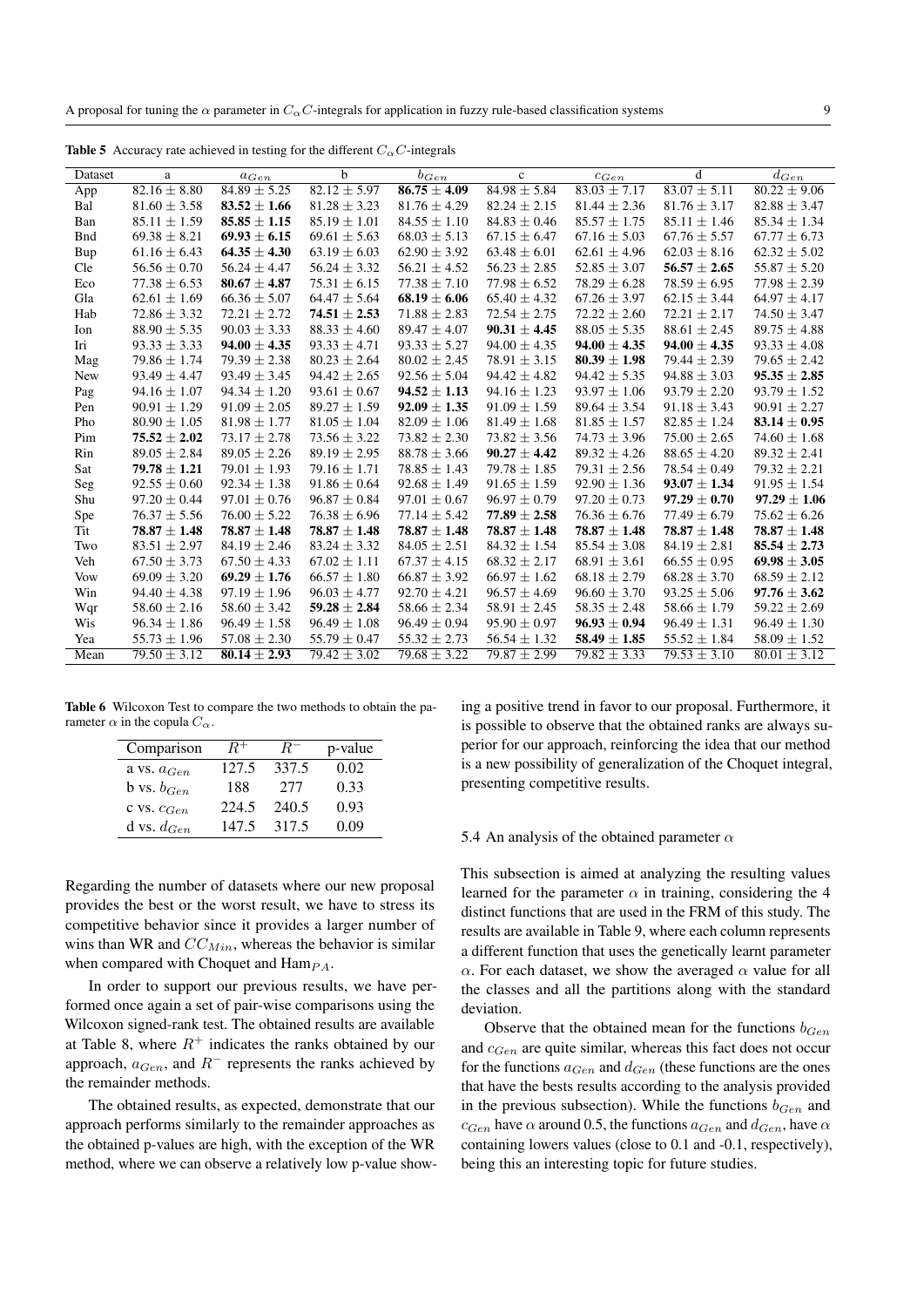Table 7 Accuracy rate achieved in testing for different FRMs

| Dataset    | $a_{Gen}$        | WR               | Cho              | $\overline{CC}_{Min}$ | $\text{Ham}_{PA}$       |
|------------|------------------|------------------|------------------|-----------------------|-------------------------|
| App        | $84.89 \pm 5.25$ | $83.03 \pm 8.61$ | $82.12 \pm 5.97$ | $83.98 \pm 5.33$      | $\sqrt{84.89 \pm 4.03}$ |
| Bal        | $83.52 \pm 1.66$ | $81.92 \pm 2.57$ | $84.16 \pm 1.99$ | $82.72 \pm 2.69$      | $81.92 \pm 1.84$        |
| Ban        | $85.85 \pm 1.15$ | $83.94 \pm 1.05$ | $85.19 \pm 2.20$ | $86.09 \pm 1.15$      | $84.77 \pm 2.03$        |
| <b>Bnd</b> | $69.93 \pm 6.15$ | $69.40 \pm 7.75$ | $70.26 \pm 7.22$ | $68.87 \pm 6.35$      | $70.79 \pm 6.99$        |
| Bup        | $64.35 \pm 4.30$ | $62.03 \pm 5.46$ | $63.77 \pm 5.89$ | $62.03 \pm 5.74$      | $62.32 \pm 5.71$        |
| Cle        | $56.24 \pm 4.47$ | $56.91 \pm 2.35$ | $54.55 \pm 2.57$ | $54.55 \pm 4.78$      | $56.90 \pm 2.60$        |
| Eco        | $80.67 \pm 4.87$ | $75.62 \pm 7.37$ | $77.70 \pm 5.77$ | $77.69 \pm 4.54$      | $78.28 \pm 5.71$        |
| Gla        | $66.36 \pm 5.07$ | $64.99 \pm 5.92$ | $67.75 \pm 4.20$ | $65.43 \pm 4.41$      | $62.64 \pm 4.76$        |
| Hab        | $72.21 \pm 2.72$ | $70.89 \pm 4.70$ | $72.54 \pm 1.96$ | $72.53 \pm 3.68$      | $72.54 \pm 3.20$        |
| Ion        | $90.03 \pm 3.33$ | $90.03 \pm 2.84$ | $87.48 \pm 4.15$ | $89.18 \pm 3.85$      | $89.75 \pm 3.91$        |
| Iri        | $94.00 \pm 4.35$ | $94.00 \pm 4.35$ | $94.00 \pm 4.35$ | $94.00 \pm 4.35$      | $94.00 \pm 4.35$        |
| Mag        | $79.39 \pm 2.38$ | $78.60 \pm 2.71$ | $80.55 \pm 2.02$ | $79.60 \pm 1.81$      | $80.33 \pm 2.85$        |
| <b>New</b> | $93.49 \pm 3.45$ | $94.88 \pm 4.47$ | $93.49 \pm 4.47$ | $95.35 \pm 4.03$      | $94.42 \pm 2.65$        |
| Pag        | $94.34 \pm 1.20$ | $94.16 \pm 1.06$ | $94.52 \pm 1.84$ | $94.34 \pm 1.65$      | $94.52 \pm 1.32$        |
| Pen        | $91.09 \pm 2.05$ | $91.45 \pm 2.21$ | $91.09 \pm 2.50$ | $91.91 \pm 2.24$      | $91.36 \pm 2.59$        |
| Pho        | $81.98 \pm 1.77$ | $82.29 \pm 1.46$ | $82.48 \pm 1.45$ | $82.40 \pm 1.81$      | $81.53 \pm 1.66$        |
| Pim        | $73.17 \pm 2.78$ | $74.60 \pm 3.55$ | $75.26 \pm 2.20$ | $75.39 \pm 2.17$      | $74.60 \pm 3.97$        |
| Rin        | $89.05 \pm 2.26$ | $90.00 \pm 2.68$ | $89.46 \pm 2.46$ | $90.00 \pm 2.80$      | $88.65 \pm 2.50$        |
| Sat        | $79.01 \pm 1.93$ | $79.63 \pm 2.42$ | $78.85 \pm 1.88$ | $78.85 \pm 0.94$      | $79.62 \pm 2.09$        |
| Seg        | $92.34 \pm 1.38$ | $93.03 \pm 0.87$ | $92.64 \pm 1.15$ | $92.12 \pm 1.07$      | $92.99 \pm 0.86$        |
| Shu        | $97.01 \pm 0.76$ | $96.00 \pm 1.92$ | $97.15 \pm 0.70$ | $96.69 \pm 1.32$      | $97.29 \pm 0.95$        |
| Spe        | $76.00 \pm 5.22$ | $77.90 \pm 3.66$ | $77.49 \pm 6.79$ | $77.13 \pm 5.32$      | $77.15 \pm 6.02$        |
| Tit        | $78.87 \pm 1.48$ | $78.87 \pm 1.48$ | $78.87 \pm 1.48$ | $78.87 \pm 1.48$      | $78.87 \pm 1.48$        |
| Two        | $84.19 \pm 2.46$ | $86.49 \pm 4.05$ | $85.14 \pm 3.02$ | $84.19 \pm 3.04$      | $83.78 \pm 3.06$        |
| Veh        | $67.50 \pm 4.33$ | $66.67 \pm 2.18$ | $68.21 \pm 1.89$ | $67.14 \pm 1.85$      | $68.44 \pm 3.31$        |
| Vow        | $69.29 \pm 1.76$ | $67.98 \pm 3.72$ | $67.78 \pm 2.21$ | $68.89 \pm 3.81$      | $67.47 \pm 3.60$        |
| Win        | $97.19 \pm 1.96$ | $96.60 \pm 3.14$ | $94.37 \pm 2.05$ | $98.30 \pm 1.55$      | $96.60 \pm 3.70$        |
| Wqr        | $58.60 \pm 3.42$ | $59.22 \pm 3.51$ | $58.10 \pm 1.84$ | $57.66 \pm 1.14$      | $58.54 \pm 2.08$        |
| Wis        | $96.49 \pm 1.58$ | $96.34 \pm 1.02$ | $95.61 \pm 1.85$ | $97.07 \pm 1.16$      | $96.05 \pm 1.52$        |
| Yea        | $57.08 \pm 2.30$ | $55.32 \pm 2.07$ | $56.47 \pm 2.28$ | $57.41 \pm 1.75$      | $57.07 \pm 1.46$        |
| Mean       | $80.14 \pm 2.93$ | $79.76 \pm 3.37$ | $79.90 \pm 3.01$ | $80.01 \pm 2.93$      | $79.94 \pm 3.09$        |

**Table 8** Wilcoxon Test to compare the best  $C_{\alpha}C$ -integral versus classical FRMs

| Comparison                | $R^+$ | $R^-$ | p-value |
|---------------------------|-------|-------|---------|
| $a_{Gen}$ vs. WR          | 290   | 175   | 0.22.   |
| $a_{Gen}$ vs. Cho         | 251.5 | 213.5 | 0.55    |
| $a_{Gen}$ vs. $CC_{Min}$  | 253.5 | 211.5 | 0.66    |
| $a_{Gen}$ vs. Ham $_{PA}$ | 248.5 | 216.5 | 0.72    |



Fig. 1 Variations of the obtained  $\alpha$  in test, considering the function *a* and  $a_{Gen}$ 

Specifically, we can observe that the  $\alpha$ 's values for the function  $a_{Gen}$  are close to 0.1, which is the best result according to Lucca et al. (2015). This may seem that this is a good starting value and, by performing small variations (as it can be seen in Table 9), it may result in an enhancement of the performance, as shown in Table 5. The same conclusion can be made for the function  $d_{Gen}$  but, in this case, with starting point -0.1 instead of using 0.1, since most of the final values are negative. Finally, the values of the functions  $b_{Gen}$ and  $c_{Gen}$  end up close to half of the allowed range, since it is  $(0,1)$  and the mean value is around  $0.5$ 

Figure 1 shows a line graph showing the variation of the parameter  $\alpha$  in the function  $a_{Gen}$  (since it is the best performing one) against the fixed approach. The line having

the great variation correspond to the method  $a_{Gen}$ , while, the constant line is the function *a*.

# 6 Conclusion

In this paper, we have introduced a genetic approach to learn the parameter  $\alpha$  used in the generalization of the Choquet integral by the family of copulas defined by a parameter  $\alpha$  $(C_{\alpha}C$ -integral). Moreover, we have constructed the fuzzy measure by using a novel method in which they are constructed based on the information of the system at execution time. Specifically, we have applied the  $C_{\alpha}C$ -integral considering 4 different copulas in the FRM of FRBCSs.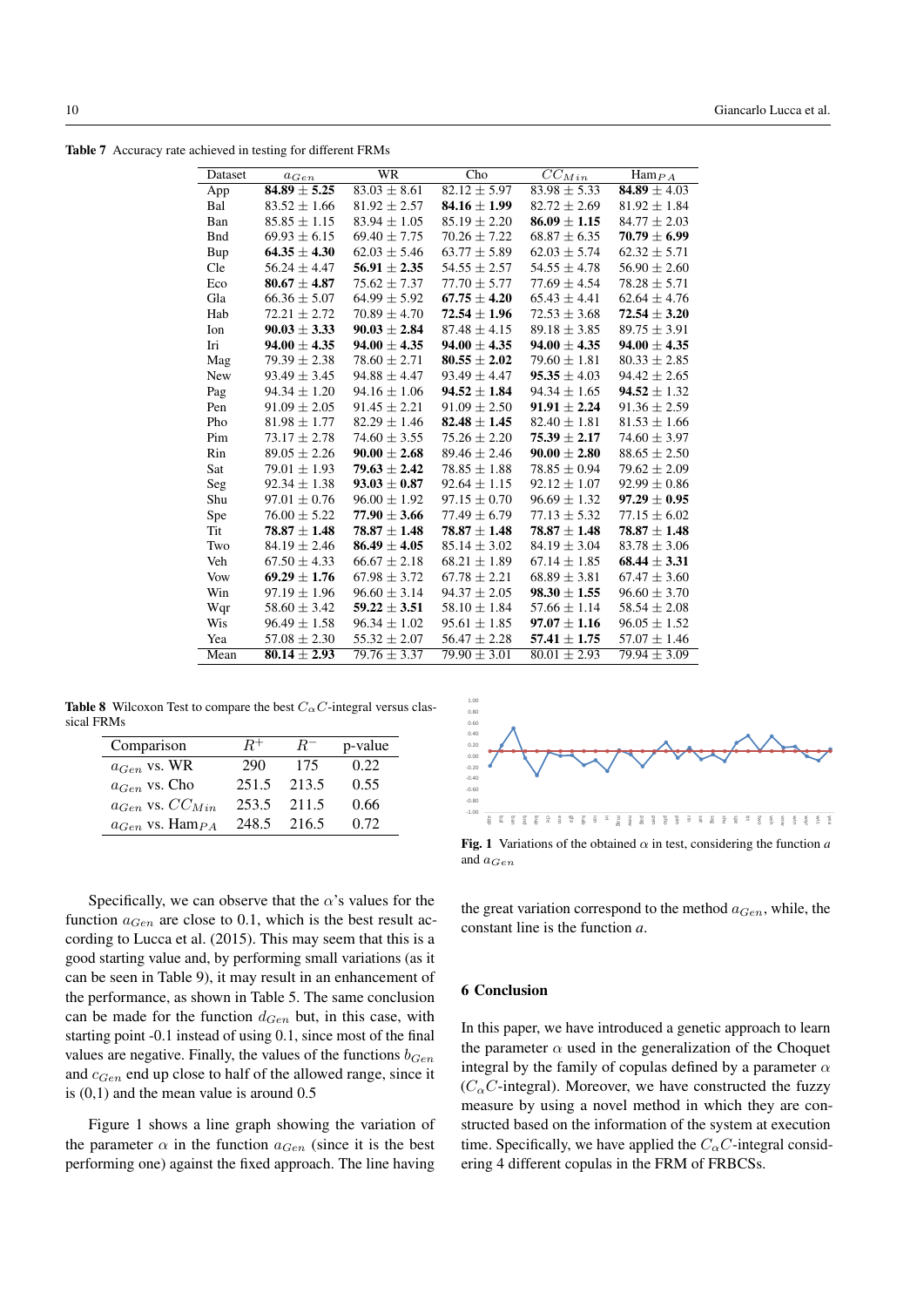A proposal for tuning the  $\alpha$  parameter in  $C_{\alpha}$ C-integrals for application in fuzzy rule-based classification systems 11

Table 9 Values of the parameter  $\alpha$  considered in this study for different functions

| <b>Dataset</b> | $a_{Gen}$        | $b_{Gen}$       | $c_{Gen}$       | $d_{Gen}$        |
|----------------|------------------|-----------------|-----------------|------------------|
| App            | $-0.16 \pm 0.05$ | $0.56 \pm 0.01$ | $0.39 \pm 0.02$ | $-0.06 \pm 0.05$ |
| Bal            | $0.20 \pm 0.03$  | $0.58 \pm 0.01$ | $0.63 \pm 0.01$ | $-0.36 \pm 0.02$ |
| Ban            | $0.51 \pm 0.00$  | $0.42 \pm 0.00$ | $0.64 \pm 0.01$ | $0.38 \pm 0.01$  |
| <b>B</b> nd    | $-0.03 \pm 0.03$ | $0.39 \pm 0.01$ | $0.57 \pm 0.01$ | $-0.05 \pm 0.01$ |
| Bup            | $-0.34 \pm 0.01$ | $0.29 \pm 0.01$ | $0.37 \pm 0.01$ | $-0.27 \pm 0.01$ |
| Cle            | $0.08 \pm 0.06$  | $0.36 \pm 0.04$ | $0.55 \pm 0.04$ | $-0.10 \pm 0.05$ |
| Eco            | $0.02 \pm 0.07$  | $0.53 \pm 0.04$ | $0.54 \pm 0.04$ | $-0.06 \pm 0.09$ |
| Gla            | $0.03 \pm 0.09$  | $0.49 \pm 0.04$ | $0.51 \pm 0.05$ | $0.06 \pm 0.09$  |
| Hab            | $-0.15 \pm 0.03$ | $0.45 \pm 0.01$ | $0.48 \pm 0.01$ | $0.11 \pm 0.03$  |
| Ion            | $-0.06 \pm 0.01$ | $0.51 \pm 0.01$ | $0.42 \pm 0.01$ | $0.12 \pm 0.02$  |
| Iri            | $-0.26 \pm 0.04$ | $0.41 \pm 0.03$ | $0.51 \pm 0.03$ | $-0.08 \pm 0.07$ |
| Mag            | $0.12 \pm 0.01$  | $0.72 \pm 0.00$ | $0.48 \pm 0.01$ | $-0.28 \pm 0.01$ |
| New            | $0.04 \pm 0.04$  | $0.47 \pm 0.02$ | $0.47 \pm 0.03$ | $-0.39 \pm 0.06$ |
| Pag            | $-0.17 \pm 0.04$ | $0.48 \pm 0.02$ | $0.53 \pm 0.02$ | $-0.07 \pm 0.04$ |
| Pen            | $0.07 \pm 0.05$  | $0.52 \pm 0.02$ | $0.51 \pm 0.02$ | $-0.19 \pm 0.05$ |
| Pho            | $0.26 \pm 0.01$  | $0.78 \pm 0.00$ | $0.68 \pm 0.00$ | $-0.11 \pm 0.01$ |
| Pim            | $-0.02 \pm 0.01$ | $0.49 \pm 0.01$ | $0.59 \pm 0.01$ | $-0.12 \pm 0.01$ |
| Rin            | $0.16 \pm 0.02$  | $0.65 \pm 0.01$ | $0.49 \pm 0.01$ | $-0.28 \pm 0.01$ |
| Sat            | $-0.05 \pm 0.05$ | $0.55 \pm 0.02$ | $0.54 \pm 0.03$ | $-0.12 \pm 0.05$ |
| Seg            | $0.04 \pm 0.03$  | $0.59 \pm 0.01$ | $0.51 \pm 0.01$ | $-0.17 \pm 0.03$ |
| Shu            | $-0.08 \pm 0.02$ | $0.52 \pm 0.01$ | $0.49 \pm 0.01$ | $-0.02 \pm 0.02$ |
| Spe            | $0.25 \pm 0.03$  | $0.49 \pm 0.01$ | $0.50 \pm 0.02$ | $-0.01 \pm 0.02$ |
| Tit            | $0.38 \pm 0.00$  | $0.72 \pm 0.00$ | $0.68 \pm 0.00$ | $0.20 \pm 0.00$  |
| Two            | $0.11 \pm 0.01$  | $0.61 \pm 0.00$ | $0.52 \pm 0.01$ | $-0.81 \pm 0.01$ |
| Veh            | $0.37 \pm 0.04$  | $0.68 \pm 0.01$ | $0.68 \pm 0.01$ | $-0.24 \pm 0.03$ |
| Vow            | $0.17 \pm 0.06$  | $0.62 \pm 0.03$ | $0.52 \pm 0.03$ | $-0.07 \pm 0.04$ |
| Win            | $0.18 \pm 0.03$  | $0.48 \pm 0.02$ | $0.47 \pm 0.03$ | $-0.01 \pm 0.04$ |
| Wqr            | $0.01 \pm 0.04$  | $0.57 \pm 0.02$ | $0.51 \pm 0.02$ | $-0.02 \pm 0.04$ |
| Wis            | $-0.07 \pm 0.02$ | $0.37 \pm 0.01$ | $0.52 \pm 0.01$ | $-0.16 \pm 0.01$ |
| Yea            | $0.14 \pm 0.04$  | $0.54 \pm 0.02$ | $0.53 \pm 0.02$ | $-0.11 \pm 0.04$ |
| Mean           | $0.06 \pm 0.03$  | $0.53 \pm 0.02$ | $0.53 \pm 0.02$ | $-0.11 \pm 0.03$ |

We highlight that the adopted genetic approach allows one to conclude that this generalization is statistically superior in half of the functions used, presenting a competitive behavior in all the cases, when compared against the methodology that uses a fixed value for the parameter  $\alpha$ . Furthermore, we compare the quality of this approach against classical FRMs and it can be concluded that the methodology proposed in this work is an alternative to the function presented by Lucca et al. (2015), since an improvement in the quality of the new FRM has been found.

Future work in concerned to the study of our generalizations in an interval-valued context, following the approach in Bedregal et al. (2009, 2010); Dimuro (2011).

# Acknowledgment

The authors would like to thank the Brazilian National Counsel of Technological and Scientific Development CNPq (Proc. 233950/2014-1, 481283/2013-7, 306970/ 2013-9, 307681/2012- 2) and the Spanish Ministry of Science and Technology under project TIN2016-77356-P (AEI/FEDER, UE). G.P. Dimuro is also supported by Caixa and Fundación Caja Navarra of Spain.

#### References

- Agrawal R, Srikant R (1994) Fast algorithms for mining association rules in large databases. In: Proceedings of the 20th International Conference on Very Large Data Bases, Morgan Kaufmann Publishers Inc., San Francisco, CA, USA, VLDB '94, pp 487–499
- Alcalá R, Alcalá-Fdez J, Herrera F (2007) A proposal for the genetic lateral tuning of linguistic fuzzy systems and its interaction with rule selection. IEEE Transactions on Fuzzy Systems 15(4): 616–635,
- Alcalá-Fdez J, Sánchez L, García S, Jesus M, Ventura S, Garrell J, Otero J, Romero C, Bacardit J, Rivas V, Fernández J, Herrera F (2009) Keel: a software tool to assess evolutionary algorithms for data mining problems. Soft Computing 13(3): 307–318
- Alcalá-Fdez J, Alcalá R, Herrera F (2011) A fuzzy association rulebased classification model for high-dimensional problems with genetic rule selection and lateral tuning. IEEE Transactions on Fuzzy Systems 19(5): 857–872
- Alsina C, Frank MJ, Schweizer B (2006) Associative Functions: Triangular Norms and Copulas. World Scientific Publishing Company, Singapore
- Barrenechea E, Bustince H, Fernandez J, Paternain D, Sanz JA (2013) Using the Choquet integral in the fuzzy reasoning method of fuzzy rule-based classification systems. Axioms 2(2): 208–223
- Bedregal BC, Dimuro GP, Bustince H, Barrenechea E (2013) New results on overlap and grouping functions. Information Sciences 249: 148–170
- Bedregal BC, Dimuro GP, Reiser RHS (2009) An approach to intervalvalued R-implications and automorphisms. In: Proceedings of the Joint 2009 International Fuzzy Systems Association World Congress and 2009 European Society of Fuzzy Logic and Technology Conference, IFSA/EUSFLAT, 2009.
- Bedregal BC, Dimuro GP, Santiago RHN, Reiser RHS (2010) On interval fuzzy S-implications. Information Sciences 180 (8): 1373 – 1389.
- Beliakov G, Pradera A, Calvo T (2007) Aggregation Functions: A Guide for Practitioners. Springer, Berlin
- Bustince H, Fernández J, Mesiar R, Montero J, Orduna R (2009) Overlap index, overlap functions and migrativity. In: Proceedings of IFSA/EUSFLAT Conference, pp 300–305
- Bustince H, Fernandez J, Mesiar R, Montero J, Orduna R (2010) Overlap functions. Nonlinear Analysis: Theory, Methods & Applications 72(3-4): 1488–1499
- Bustince H, Pagola M, Mesiar R, Hüllermeier E, Herrera F (2012) Grouping, overlaps, and generalized bientropic functions for fuzzy modeling of pairwise comparisons. IEEE Transactions on Fuzzy Systems 20(3): 405–415
- Bustince H, Fernandez J, Kolesárová A, Mesiar R (2015) Directional monotonicity of fusion functions. European Journal of Operational Research 244(1): 300–308
- Choquet G (1953–1954) Theory of capacities. Annales de línstitut Fourier 5: 131–295
- Cordón O, del Jesus MJ, Herrera F (1999) A proposal on reasoning methods in fuzzy rule-based classification systems. International Journal of Approximate Reasoning 20(1): 21–45
- Dimuro GP (2011) On interval fuzzy numbers. In: 2011 Workshop-School on Theoretical Computer Science, WEIT 2011, IEEE, Los Alamitos, 2011.
- Dimuro GP, Bedregal B (2014) Archimedean overlap functions: The ordinal sum and the cancellation, idempotency and limiting properties. Fuzzy Sets and Systems 252: 39–54
- Dimuro GP, Bedregal B (2015) On residual implications derived from overlap functions. Information Sciences 312: 78–88
- Dimuro GP, Bedregal B, Bustince H, Asiain MJ, Mesiar R (2016a) On ´ additive generators of overlap functions. Fuzzy Sets and Systems 287: 76–96